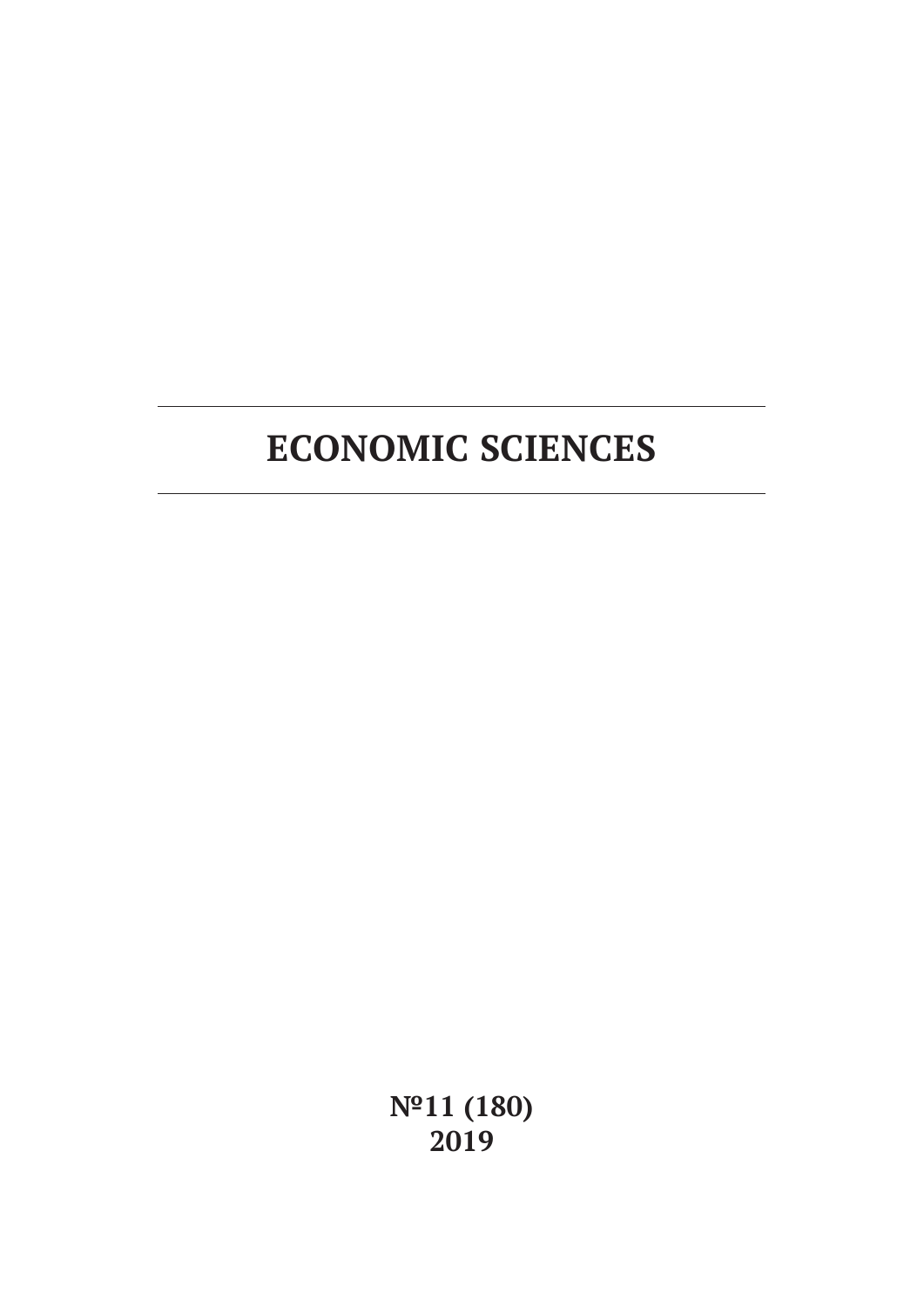#### **Editorial Council**

**V.V. Artiakov** — Doctor of Economics, Member of Russian Academy of Engineering

**R.S. Grinberg** — Doctor of Economics, Professor, Institute of Economy of Russian Academy of Sciences,

**A.G. Griaznova** — Doctor of Economics, Professor, President of Financial University under the Government of the Russian Federation

**A.G. Zeldner** — Doctor of Economics, Professor, Institute of Economy of Russian Academy of Sciences

**N.G. Kuznetsov** — Doctor of Economics, Professor, Rostov State University of Economics

**V.N. Ovchinnikov** — Doctor of Economics, Professor, Southern Federal University

**A.L. Porokhovski** — Doctor of Economics, Professor, Moscow State University named after M.V. Lomonosov

**S.N. Silvestrov** — Doctor of Economics, Professor, Financial University under the Government of the Russian Federation

**A.N. Shokhin** — Doctor of Economics, Professor

**M.A. Eskindarov** — Doctor of Economics, Professor, Rector of Financial University under the Government of the Russian Federation

The journal is included in the list of the Higher Accreditation Committee of The Ministry of Education and Science of Russia of the leading scientific journals and publications issued in the Russian Federation, where the main scientific results of the scientific theses for the degrees of Doctor and Candidate of Science can be found

Founder: LLC "Economic Sciences" Address: 125057, Moscow, Chapaevskii per., 3-775 E-mail: info@ecsn.ru WWW: http://ecsn.ru

The Certificate of registration of mass media: ПИ № ФС77–21147 from 28.06.2005

Subscription index 20387 (Agency "Rospechat")

ISSN 2072–0858

Issue date 30.11.2019 Format 60х84/8 Printed signatures 16.39 500 copies Printed by "24 Print" Ltd

#### **Editorial Board**

**V.A. Meshcherov** — Doctor of Economics, Professor, Chief Editor of the Journal «Economic Sciences»

**F.F. Sterlikov** — Doctor of Economics, Professor, Moscow State University of Technologies and Management named after K.G. Razumovskiy

**A.G. Zeldner** — Doctor of Economics, Professor, Institute of Economy of Russian Academy of Sciences

**E.V. Zarova** — Doctor of Economics, Professor, Plekhanov Russian University of Economics

**A.E. Karlik** — Doctor of Economics, Professor, St.-Petersburg State University of Economy and Finance

**N.G. Kuznetsov** — Doctor of Economics, Professor, Rostov State University of Economics

**V.N. Ovchinnikov** — Doctor of Economics, Professor, Southern Federal University

**S.N. Silvestrov** — Doctor of Economics, Professor, Financial University under the Government of the Russian Federation

**K.N. Korischenko** — Doctor of Economics, Professor, Russian Presidential Academy of National Economy and Public Administration

**A.A. Bakulina** — Doctor of Economics, Professor, Financial University under the Government of the Russian Federation

**V.A. Savinova** — Doctor of Economics, Professor, Samara State University of Economics

**E.N. Valiyeva** — Doctor of Economics, Professor, Samara State University of Economics

**G.D. Fainshtein** — PhD in Economics, Tallinn University of Technology

**V.A. Piskunov** — Doctor of Economics, Professor, Samara State University of Economics

**A.M. Petrov** — Doctor of Economics, Professor, Financial University under the Government of the Russian Federation

**P.V. Pavlov** — Doctor of Economics, Associate Professor, Southern Federal University

**O.A. Khokhlova** — Doctor of Economics, Professor, East-Siberian University of Technology and Management

#### **Chief Editor:**

**V.A. Meshcherov** — Doctor of Economics, Professor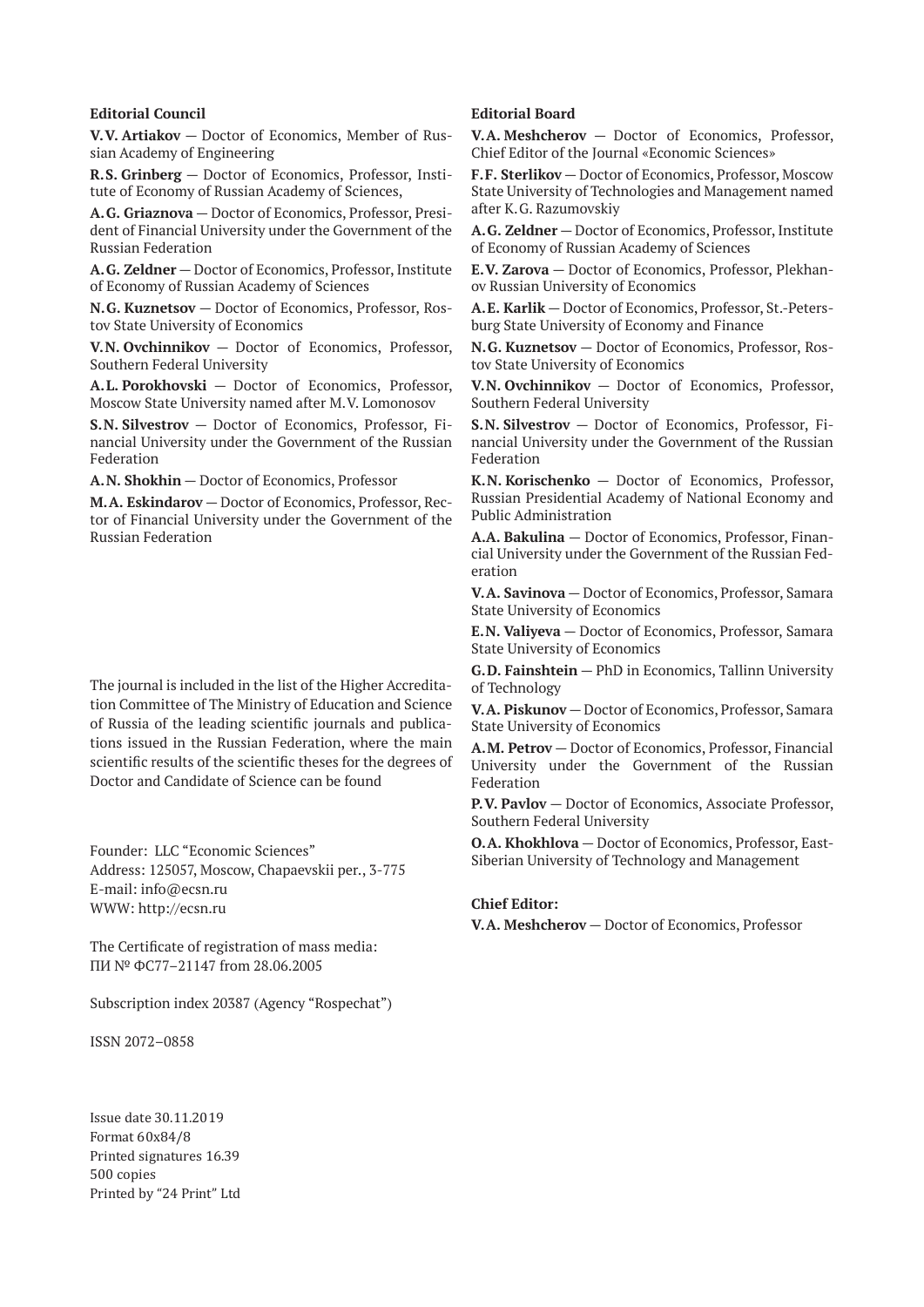### **CONTENTS**

| <b>ECONOMIC THEORY</b>                                                                                                                                                                                                                             |  |
|----------------------------------------------------------------------------------------------------------------------------------------------------------------------------------------------------------------------------------------------------|--|
|                                                                                                                                                                                                                                                    |  |
| ECONOMICS AND MANAGEMENT OF NATIONAL ECONOMY                                                                                                                                                                                                       |  |
| <b>Bayev S.A.</b> Innovative infrastructure as a factor in the sustainability of the modern economy  127                                                                                                                                           |  |
| Vasilchenko M.Y. Influence of investment resources on the development of innovative                                                                                                                                                                |  |
| Vasilchenko M.Y., Trifonova E.N. Key competences of economic development                                                                                                                                                                           |  |
| Gorochnaya V.V. Resistance of maritime economic complex of the western Russian regions<br>in the conditions of geo-economic turbulence: factors, mechanisms, regional evidence  129                                                                |  |
| Zhukova N.V., Suray N.M., Mayorov A.A., Kudinov B.D., Aydinov H.T., Kudinova M.G.<br>Domestic and world experience in the development of the market for cheese                                                                                     |  |
| Karzhanova N.V., Kuznetsova Y.A., Prusakova D.A., Sidorova E.E.<br>Approaches to the analysis of tools for evaluating the performance of faculty members<br>with regard to the implementation of personnel policies of higher education units  132 |  |
|                                                                                                                                                                                                                                                    |  |
| Kuznetsova M.O. The methodology for the quantitative assessment of risk factors                                                                                                                                                                    |  |
| Lagutina L.G. Fragmentation of business as a threat to tax security of the state  134                                                                                                                                                              |  |
| Magomedov I.R. Problems of terminology in customs control of oil and oil products  135                                                                                                                                                             |  |
| Mikhailov D.A., Volkova Z.N., Grigorieva I.V., Khorokhorina G.A. Current problems<br>of commercialization of innovations in the production sphere of the Russian Federation  135                                                                   |  |
| Nagimova I.A., Sherysheva A.N., Mendel O.P., Komarova E.S. Features of the organization                                                                                                                                                            |  |
|                                                                                                                                                                                                                                                    |  |
| Fraimovich D.Y. Designing the activities of a flagship university as an innovation center                                                                                                                                                          |  |
| <b>Chudaeva A.A.</b> On the problems of evaluating investments in projects aimed at digitalizing                                                                                                                                                   |  |

# **FINANCE, MONEY CIRCULATION AND CREDIT**

| Vasilyeva O.N., Zhuravlev M.D. Recommendations for the formation of the russian industry   |  |
|--------------------------------------------------------------------------------------------|--|
| Wende F.D., Kalatsky A.N. Analysis of foreign practices of the processing, disposal        |  |
| Ilyinsky A.I., Raylyan A.I., Sorokin D.D. Need for development of transport infrastructure |  |
| Merkulina I.A., Haritonova T.V., Zaytsev S.P. Transportation as a factor of investment     |  |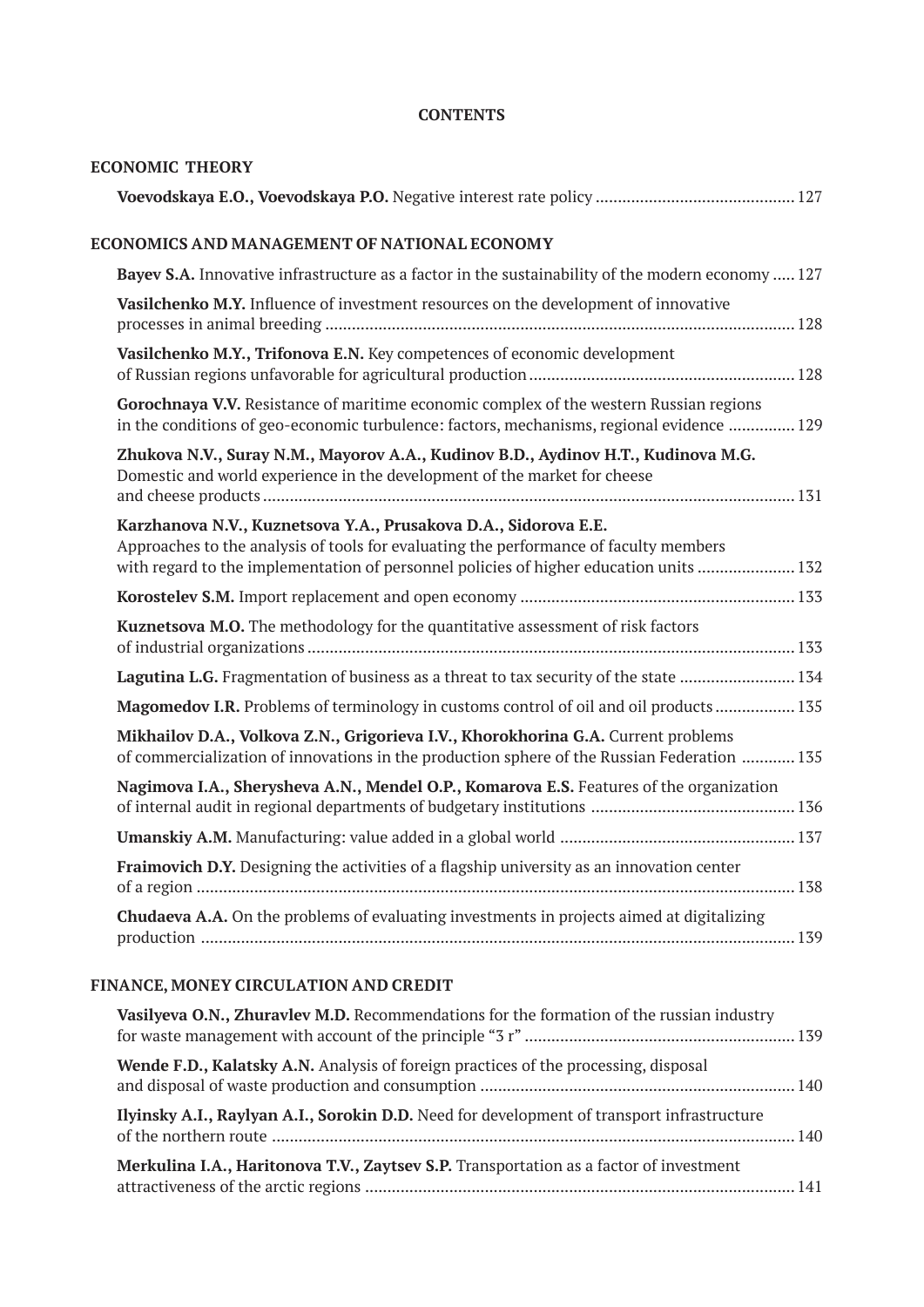# **WORLD ECONOMY**

**Abramov V.L.** Assessment of Russian services exports: status and growth opportunities ............ 141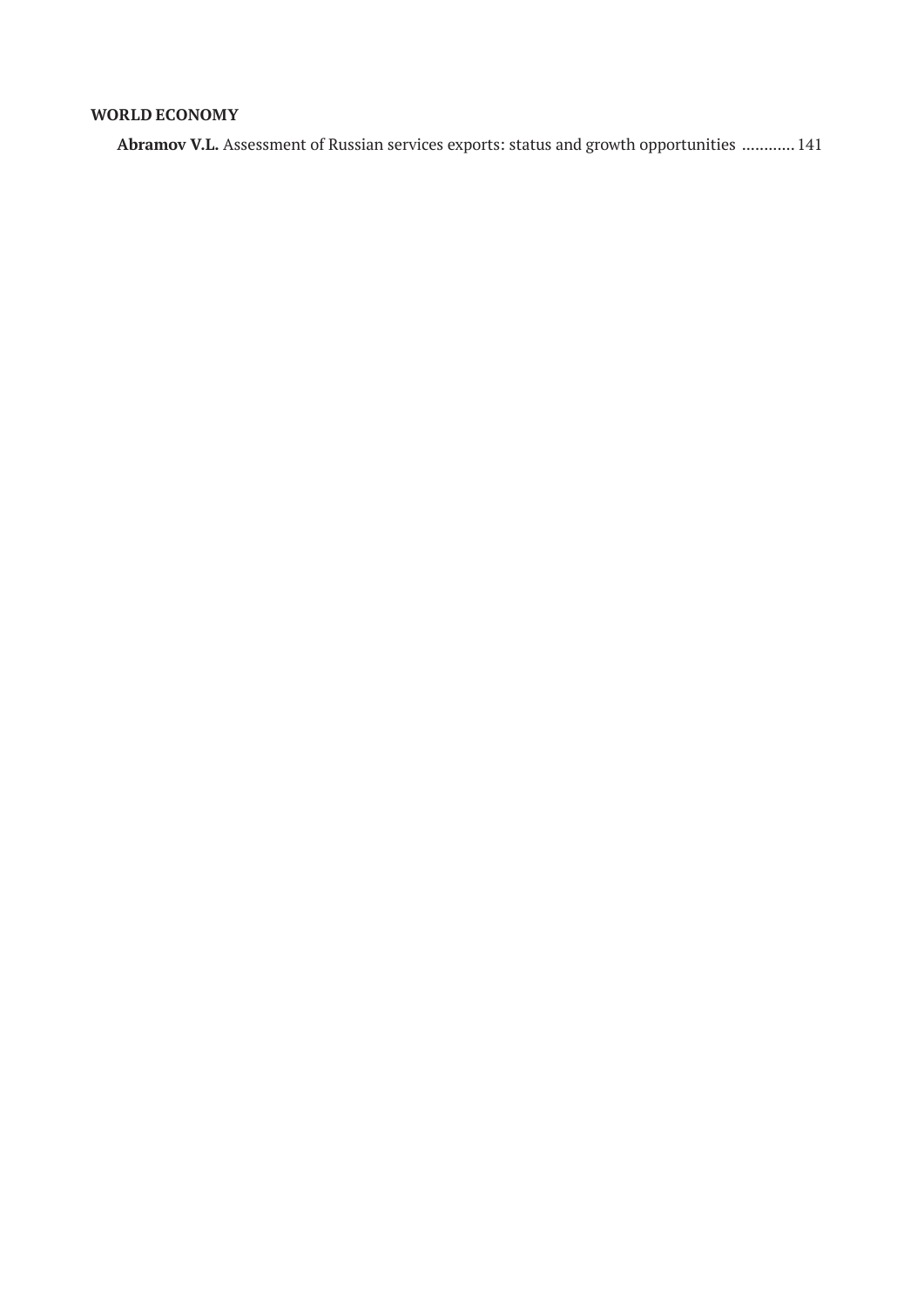### **ECONOMIC THEORY**

### **NEGATIVE INTEREST RATE POLICY**

©© 2019 **Voevodskaya Ekaterina Olegovna** PhD in Economics

©© 2019 **Voevodskaya Polina Olegovna** PhD in Economics

The article is devoted to theoretical aspects and analyze of the negative interest rate policy impact to the economy. The positive and negative aspects of the application of this instrument are considered.

*Keywords: negative interest rate policy, inflation, banking risks.*

# **ECONOMICS AND MANAGEMENT OF NATIONAL ECONOMY**

# **INNOVATIVE INFRASTRUCTURE AS A FACTOR IN THE SUSTAINABILITY OF THE MODERN ECONOMY**

©© 2019 **Bayev Sergey Andreevich**

graduate student of the Department of Economics of Innovative Development, Faculty of Public Administration Lomonosov Moscow State University, Moscow, Russia

The article discusses the concept of sustainability of the economic system and the development of innovative infrastructure as a factor in increasing the stability of the country's economic system. Modern models of innovative infrastructures are considered. Attention is focused on the possibility of using innovative strategies developed in the regions of the Russian Federation using smart specialization methods, which are one of the conditions for regions to receive subsidies in the EU countries. The principles of "smart specialization" are reflected in innovative development strategies in Australia, South Korea, and a number of Latin American countries.

*Keywords: Innovation, sustainability of the country's economic system, innovative infrastructure, innovative strategies based on the methods of «smart specialization».*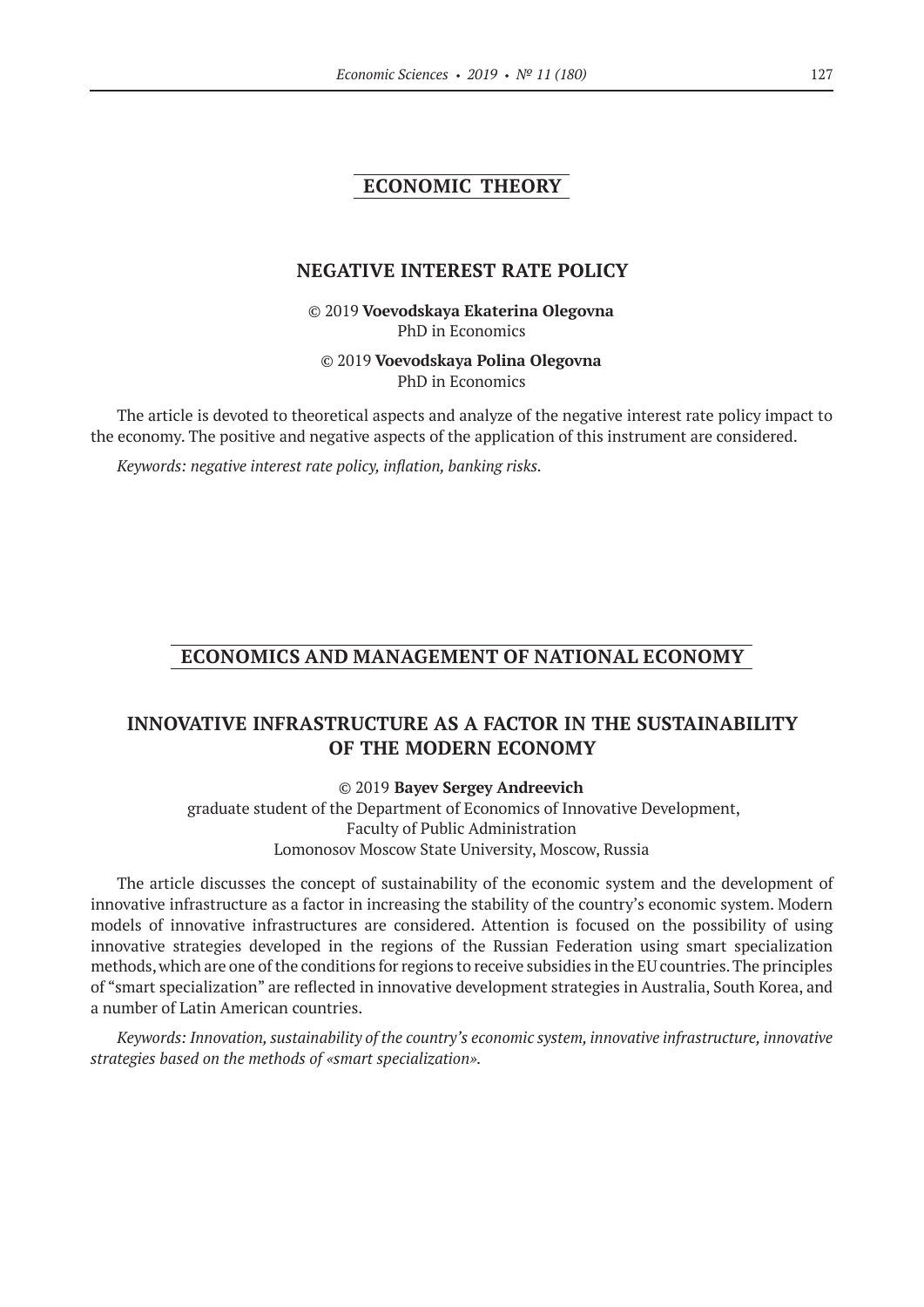# **INFLUENCE OF INVESTMENT RESOURCES ON THE DEVELOPMENT OF INNOVATIVE PROCESSES IN ANIMAL BREEDING**

### ©© 2019 **Vasilchenko Мarianna Yakovlevna**

Сandidate of Economic Sciences, Senior Researcher Institute of Agrarian Problems of Russian Academy of Science, Saratov, Russia. E‑mail: mari.vasil4enko@yandex.ru

The influence of investment resources on the development of innovative processes in the livestock industry is studied. The relationship between the «level of sufficiency» of investment in agricultural production and the process of diffusion of innovation in the livestock industry is revealed. A critical analysis of the used instruments of investment support was carried out, the need for stimulating the spread of innovations, taking into account regional characteristics and the institutional structure, was substantiated.

*Keywords: investment resources, innovative processes, animal husbandry, state support mechanisms*

### **References**

- 1. *Chenery H.B.* The structuralist approach to development policy // American association Papers and Proceedings.—  $1975 - N^{\circ} 65 - P. 310 - 316.$
- 2. *Stroeva O.A.* Investment and innovation strategy for the transition of the regional economic system to a mode of sustainable economic growth // Bulletin of OrelGIET, 2010. No. 1 (11). S. 101–106.
- 3. *Ushachev I.G., Kolesnikov A.V., Chekalin V.S.* The development of innovations is the most important component of the agrarian policy of Russia // AIC: Economics, Management. 2019. No. 5. P. 22–31.
- 4. *Sandu I., Krutikov V.* Harmonization of regional and federal policies in the face of foreign economic challenges // Agricultural Economics of Russia. 2019. No. 5. P. 11–16.
- 5. Investing in Russia: a statistical compilation.— Access mode: https://www.gks.ru.
- 6. The agro-industrial complex of Russia in 2017: a statistical compilation.— Access mode: https://www.mcx.
- 7. *Andryushchenko S. A., Vasilchenko M.Ya.* Indicators of the level of investment security of production growth in the agro-industrial complex / / Scientific review: theory and practice. 2015. No. 4. Pp. 49–57.
- 8. *Troshin A., Sandu I., Doschanova A.* Innovation and investment component in the development strategy of the region / / agribusiness: Economics, management. 2018. No. 2.— Pp. 29–35.
- 9. *Surovtsev V.N.* Formation of «milk belt» as a factor of realization of export potential of agroindustrial complex of Russia.— Mode of access: https://www.dairynews.ru/news/formirovanie-molochnogo-poyasa-kak-faktorrealizats.html.
- 10. *Surovtsev V.N.* Strategy of state support of investments in agriculture: priorities and efficiency.— Mode of access: https://www.dairynews.ru/news/strategiya-gospodderzhki-investitsiy-v-apk-priorit.htm.l
- 11. *Tyu L., Chirkova I.* Improvement of investment policy in agriculture of Siberia in modern conditions. agro-industrial complex: Economics, management. 2017. No. 11. C. 62 to 71.

# **KEY COMPETENCES OF ECONOMIC DEVELOPMENT OF RUSSIAN REGIONS UNFAVORABLE FOR AGRICULTURAL PRODUCTION**

### ©© 2019 **Vasilchenko Мarianna Yakovlevna**

Сandidate of Economic Sciences, Senior Researcher Institute of Agrarian Problems of Russian Academy of Science, Saratov, Russia E‑mail: mari.vasil4enko@yandex.ru

### ©© 2019 **Trifonova Elena Nikolaevna**

Сandidate of Economic Sciences, Senior Researcher Institute of Agrarian Problems of Russian Academy of Science, Saratov, Russia. Е‑mail: trif-elena@yandex.ru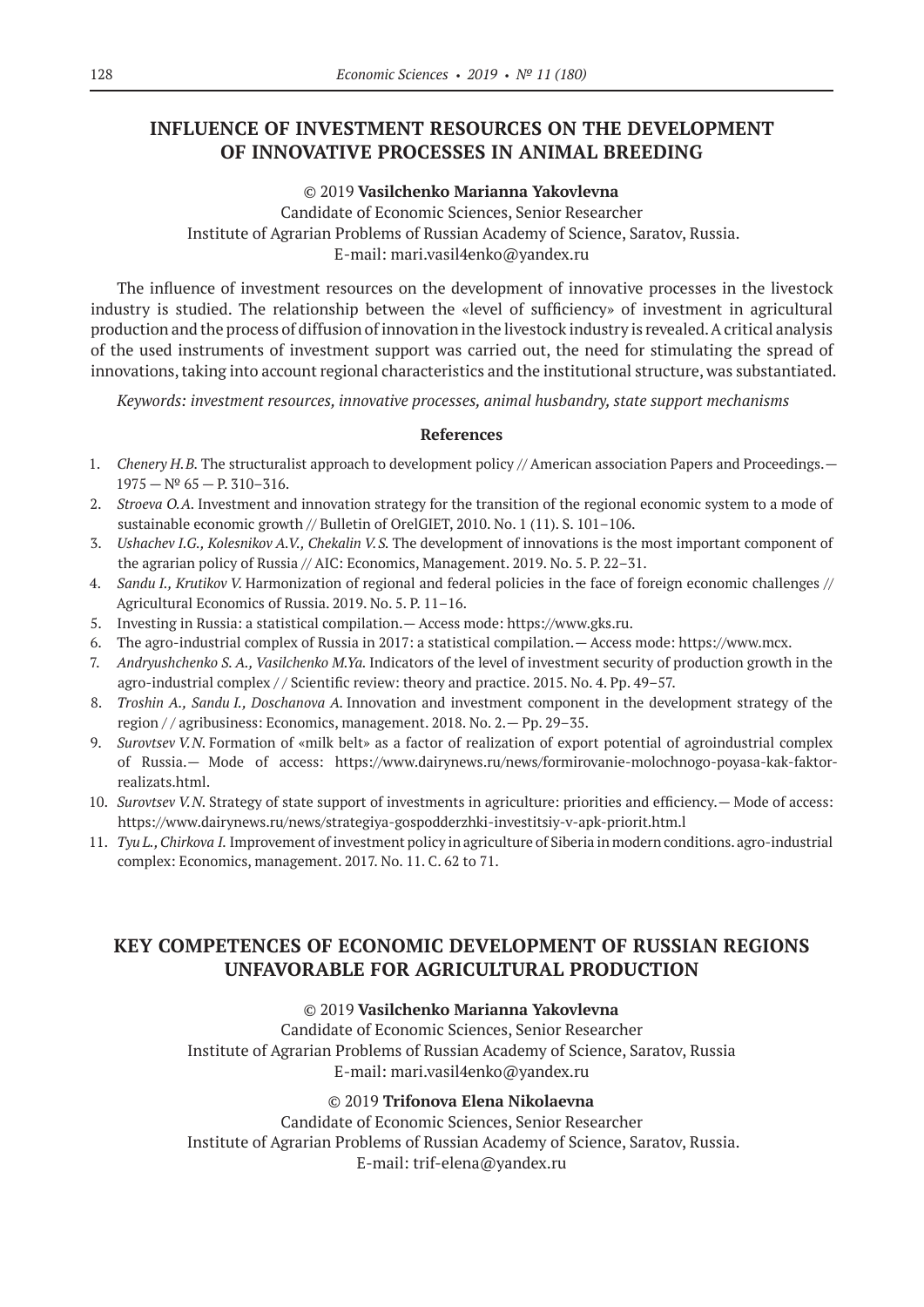The article presents an analysis of the economic specialization of Russian regions reflected In the strategy of spatial development of the Russian Federation for the period up to 2025. The methodological substantiation of the key competencies of economic development of regions unfavorable for agricultural production with the use of indicators of the production potential of livestock and processing industries is given.

*Keywords: key competencies, regions unfavorable for agriculture, animal husbandry, food industry*

# **RESISTANCE OF MARITIME ECONOMIC COMPLEX OF THE WESTERN RUSSIAN REGIONS IN THE CONDITIONS OF GEO-ECONOMIC TURBULENCE: FACTORS, MECHANISMS, REGIONAL EVIDENCE**

# ©© 2019 **Gorochnaya Vasilisa Valerievna** PhD in economics, specialist in educational and methodical work South Federal University, Rostov-on-Don, Russia

researcher Immanuel Kant Baltic Federal University, Kaliningrad, Russia Е‑mail: tunduk@hotmail.com

The object of the study is maritime economy and forms of its integration (clusters, TPC) viewed to be resource of strength in relation to external instability. The research focuses on the mechanisms which form the corresponding resistant properties of a region. The study carried out theoretical and conceptual modeling and empirical diagnostics with the example of the Western regions of Russia experiencing the consequences of geo-economic turbulence.

*Keywords: maritime economic complex, economic clusters, resistance, geo-economic turbulence, Western regions of Russia.*

- 1. *Agafonov N.T.* Territorial'no-proizvodstvennoe kompleksoobrazovanie v usloviyah razvitogo socializma [Territorial-industrial Сomplex Formation in the Conditions of Developed Socialism]. Leningrad: Nauka Press, 1983. 187 s.
- 2. *Baklanov P.YA., Moshkov A.V., Romanov M.T.* Geograficheskie i geopoliticheskie faktory i napravleniya dolgosrochnogo razvitiya Arkticheskoj zony Rossii [Geographical and Geopolitical Factors and Directions of Longterm Development of the Arctic Zone of Russia] // Vestnik DVO RAN. 2015. № 180. S. 5–15.
- 3. *Baturova G.V.*  Regional'nye morekhozyajstvennye klastery kak osnova social'no-ekonomicheskogo razvitiya primorskih territorij [Regional Maritime Economic Clusters as the Basis of Social and Economic Development of Doastal Territories] // Transportnoe delo Rossii. 2012. № 6–2. S. 40–42.
- 4. *Vicentij A.V., SHishaev M.G., Ershova A.A., Gogoberidze G.G.*  Konceptual'naya model' morekhozyajstvennoj deyatel'nosti v regione kak osnova sistem informacionnoj podderzhki morskogo prostranstvennogo planirovaniya [Conceptual Model of Maritime Economic Activity in a Region as the Basis of Information Support Systems for Marine Spatial Planning] // Trudy Kol'skogo nauchnogo centra RAN. 2017. № 3–8 (8). S. 77–88.
- 5. *Vol'hin D.A*. Ekonomicheskaya klasterizaciya v primorskih zonah Kryma: faktory, lokalizaciya i perspektivy razvitiya [Economic Clustering in Coastal Zones of the Crimea: Factors of Localization and Prospects of Development] // Nauchnaya mysl' Kavkaza. 2017. № 3 (91). S. 12–22.
- 6. *Gorochnaya V.V.* Klasteroobrazovanie i innovacionnaya bezopasnost' v regionah zapadnogo porubezh'ya Rossii: inventarizaciya i osnovnye trendy razvitiya [Clustering and Innovation Security in the Regions of Western Russia: Inventory and Main Development Trends] // Regional'naya ekonomika i upravlenie: elektronnyj nauchnyj zhurnal. 2019. № 3 (59). S. 11.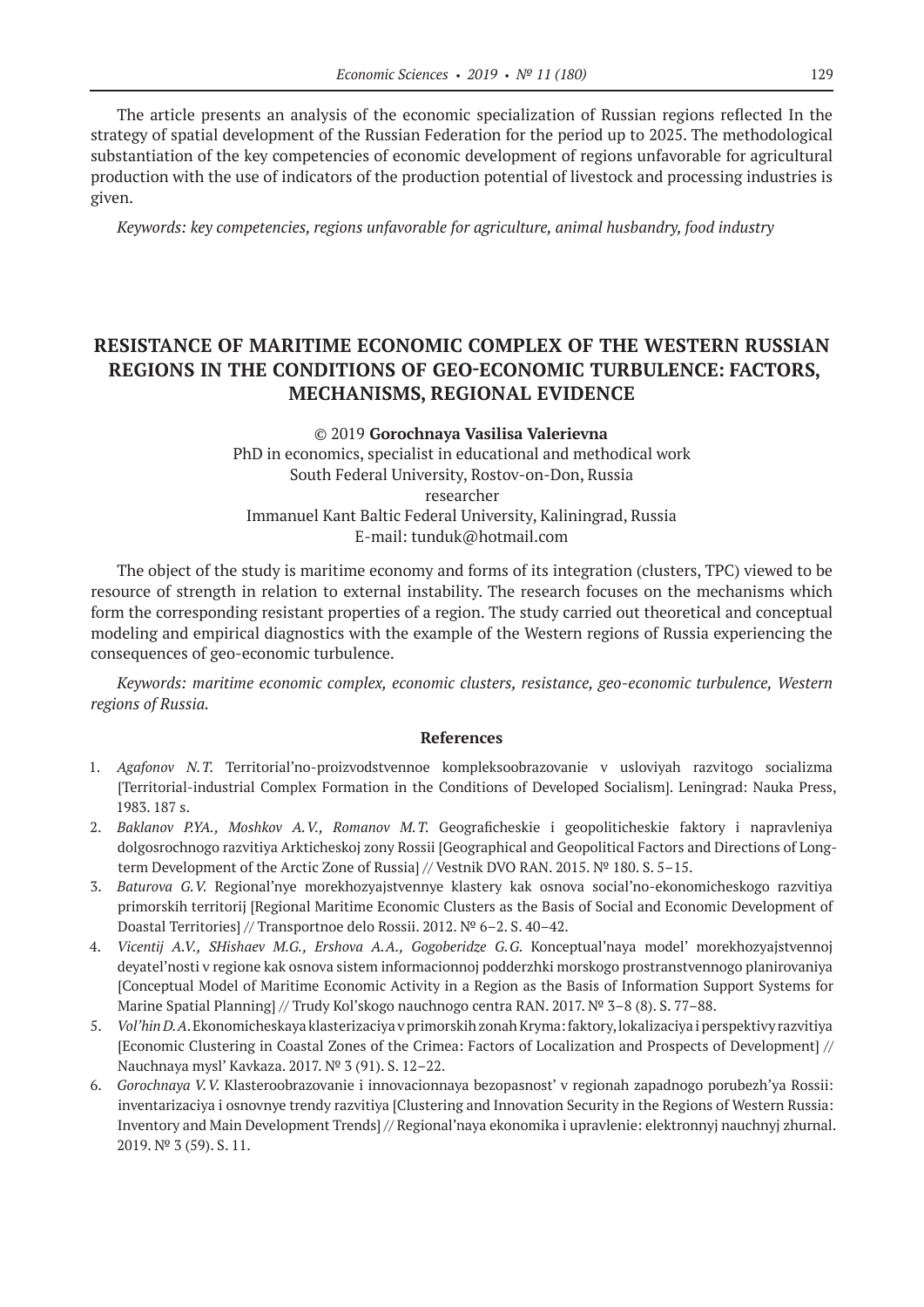- 7. *Gorochnaya V.V.*  Transgranichnaya klasterizaciya v chernomorskom regione kak faktor ekonomicheskoj bezopasnosti YUga Rossii [Cross-border Clustering in the Black Sea Region as the Factor of Economic Security in Southern Russia] // Baltijskij region — region sotrudnichestva-2018: problemy i perspektivy transgranichnogo sotrudnichestva vdol' Zapadnogo porubezh'ya Rossii Materialy mezhdunarodnoj nauchnoj konferencii. pod redakciej G.M. Fedorova, L.A. ZHindareva, A.G. Druzhinina, T. Pal'movskogo.— Kaliningrad, 2018. S. 74–84.
- 8. *Gorochnaya V.V.*  Turbulentnost' v geoekonomike: metodicheskij podhod k modelirovaniyu vozdejstviya na ekonomicheskuyu dinamiku porubezhnogo regiona [Turbulence in Geo-economics: Methodical Approach to Modeling the Impact on the Economic Dynamics of a Border Region] // Ekonomika ustojchivogo razvitiya. 2018. № 4 (36). S. 136–142.
- 9. *Gumenyuk I.S., Voloshenko K.YU., Novikova A.A.* Scenarnoe modelirovanie otdel'nyh napravlenij obespecheniya rosta ekonomicheskoj effektivnosti regional'nogo transportnogo kompleksa rossijskogo eksklava na Baltike [Scenarios of Increasing the Economic Efficiency of the Kaliningrad Regional Transport System] // Baltijskij region. 2019. № 2. S. 51–72.
- 10. *Gumenyuk I.S., Orlov S.V.* Kaliningradskaya oblast' kak territoriya potencial'nogo formirovaniya transportnogo klastera Primorskogo regiona [The Kaliningrad Region as a Potential Coastal Trans-port Cluster] // Baltijskij region. 2014. № 3. S. 121–131.
- 11. *Druzhinin A.G., Gorochnaya V.V., Dec I.A., Lachininskij S.S., Mihajlov A.S.* Transgranichnye klastery v primorskih zonah: faktory i osobennosti razvitiya [Cross-border Clusters in Coastal Zones: Factors and Characteristics of Development] // Vestnik Volgogradskogo gosudarstvennogo universiteta. Seriya 11: Estestvennye nauki. 2015. № 3 (13). S. 68–79.
- 12. *Druzhinin A.G., Gorochnaya V.V.*  Proizvodstvennoe kompleksoobrazovanie i ekonomicheskij klasterogenez: institucional'naya specifika primorskih zon [Industrial Complexation and Economic Clusterisation: the Specifity institutional of the Coastal Zones] // Nauchnaya mysl' Kavkaza. 2016.  $N<sup>o</sup>$  4 (88). S. 5–15.
- 13. *Ershova A.A., Vicentij A.V., Gogoberidze G.G.,* S*Hishaev M.G., Lomov P.A.* Morskoe prostranstvennoe planirovanie: vozmozhnosti dlya primorskih territorij i prilegayushchih akvatorij Murmanskoj oblasti [Marine Spatial Planning: Opportunities for Coastal Territories and Adjacent Waters of the Murmansk Region] // Nacional'nye interesy: prioritety i bezopasnost'. 2018. № 2 (359). S. 269–287.
- 14. *Ivchenko V.V.* Morekhozyajstvennyj kompleks kak rezerv v preodolenii krizisa ekonomiki primorskogo regiona [Seaindustry Complex as a Reserve for Overcoming Economic Crisis in the Sea-shore Region] // Vestnik Rossijskogo gosudarstvennogo universiteta im. I. Kanta. 2009. Vyp. 3. S. 26–33.
- 15. *Kolosovskij N.N.* Osnovy ekonomicheskogo rajonirovaniya [Fundamentals of Economic Zoning]. Moscow: Nauka Press, 1958. 278 s.
- 16. *Larina N.I.* Regional'nye klastery i territorial'no-proizvodstvennye kompleksy kak formy territorial'noj organizacii prostranstva [Regional Clusters and Regional Production Complexes as Forms of Regional Structure of Industry] // Region: ekonomika i sociologiya. 2007. № 4. S. 34–39.
- 17. *Larina N.I.*  Rol' klasterov i TPK v formirovanii konkurentosposobnosti regional'nogo hozyajstva [The Role of Clusters and TPC in the Formation of Regional Competitiveness] // Konkurentosposobnost' i strategicheskie napravleniya razvitiya regiona / Pod red. A.S. Novoselova. Novosibirsk: IEOPP SO RAN, 2008. S. 98–112.
- 18. *Lesovskij B. F., Saltykov M.A.*  Innovacionnye osnovy klasterizacii regional'noj ekonomiki [Innovative Basis of Clustering in Regional Economy] // Nauchnye trudy Dal'rybvtuza. 2010. S. 168–179.
- 19. Primorskie zony Rossii na Baltike: faktory, osobennosti, perspektivy i strategii transgranichnoj klasterizacii. [The Coastal Zone of Russia on the Baltic: Factors, Peculiarities, Perspectives and Strategies for Cross-border Clustering]. Pod red. A.G. Druzhinina. [edited by A.G. Druzhinin]. Moscow, Ser. Nauchnaya mysl' Baltijskogo federal'nogo universiteta [Series Scientific Thought of the Baltic Federal University], 2018. 216 s.
- 20. *Savel'eva S.B*. Metodologiya organizacii regional'nogo morekhozyajstvennogo kompleksa, dis. … dokt. ekon. Nauk [Methodology of Organization of Regional Maritime Economic Complex. PhD research] / Savel'eva Svetlana Borisovna. Murmansk, 2006.
- 21. Territorial'no-proizvodstvennye kompleksy: predplanovye issledovaniya [Territorial Production Complexes: Preplanning Studies] / M.K. Bandman, V.V. Vorob'eva, V.YU. Malov i dr. Novosibirsk: Nauka Press, 1988. 270 s.
- 22. *Filippova S.V., Saadzhan V.A., Glushchenko V.D.* K voprosu formirovaniya morekhozyajstvennyh klasterov [On the Issue of Formation of Maritime Clusters] // Ekonomika: realii vremeni. 2014. № 5 (15). S. 146–151.
- 23. *Druzhinin A.G., Gorochnaya V.V.* Economic clusterization and complexion: the specificity of the coastal zones of the South of Russia // Journal of Applied Economic Sciences. 2016. Т. 11. № 6. рр. 1017–1025.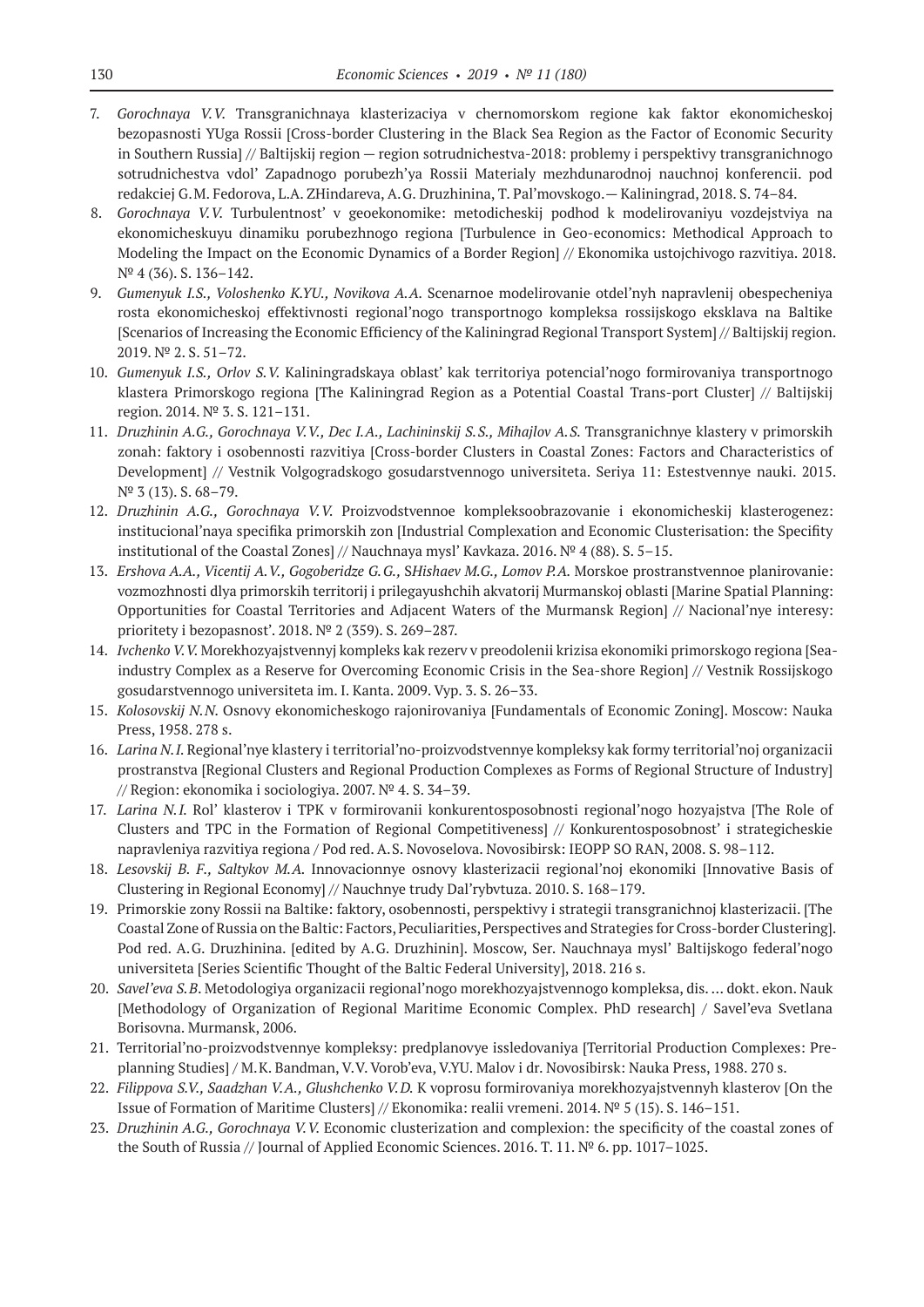- 24. *Druzhinin A.G., Gorochnaya V.V., Mikhaylov A.S., Dets I.A., Latchninsky S.S., Volkhin D.A.* Trans-aquatorial clustering within the trend of cross-border international economic interactions // International Journal of Economics and Financial Issues. 2016. Т. 6. № S5. рр. 128–135.
- 25. *Druzhinin A.G.* The Sea Factor in the Spatial and Socio-Economic Dynamics of Today's Russia // Quaestiones Geographicae. 2019. 38(2). рр. 91–100.
- 26. *Fedorov, G.M., Kuznetsova, T.Y. & Razumovskii, V.M*. «How the proximity of the sea affects development of economy and the settlement pattern in Kaliningrad oblast», Regional Research of Russia, 2017, vol. 7, no. 4, pp. 352–362.
- 27. *Gudev P.A. Azov and Black sea region: New political and legal realities // World Economy and International* Relations. 2018. 62(10). рр. 91–102.
- 28. *Kravchuk A.A.*  Arctic and development of far eastern cluster of Russian shipbuilding // World Economy and International Relations. 2019. 63(1). pp. 88–93.
- 29. *Porter M.* Competitive Advantage of Nations. N.Y.: Free Press, 1990. 896 p.

### **DOMESTIC AND WORLD EXPERIENCE IN THE DEVELOPMENT OF THE MARKET FOR CHEESE AND CHEESE PRODUCTS**

#### ©© 2019 **Zhukova Natalya Viktorovna**

Candidate of Economic Sciences, Vice-Rector for Educational and Methodological Work Moscow State University of Technology and Management named after K.G. Razumovsky (PKU), Moscow, Russia E‑mail: natalya.mixajlovna.1979@mail.ru

### ©© 2019 **Suray Natalya Mikhailovna**

Candidate of Technical Sciences, Associate Professor of the Department of Economics and Management Moscow State University of Technology and Management named after K.G. Razumovsky (PKU)Moscow, Russia E‑mail: natalya.mixajlovna.1979@mail.ru

### ©© 2019 **Mayorov Alexander Albertovich**

Doctor of Technical Sciences, Professor Siberian Research Institute of Cheesemaking, Federal Altai Scientific Center for Agrobiotechnology, Barnaul, Russia

#### ©© 2019 **Kudinov Bogdan Dmitrievich**

undergraduate Altai State Agrarian University, Barnaul, Russia E-mail: kudinov bogdan@mail.ru

### ©© 2019 **Aydinov Halin Tokhtarovich**

PhD in Economics, Professor, Professor, Department of Economics and Management Moscow State University of Technology and Management named after K.G. Razumovsky (PKU), Moscow, Russia

#### ©© 2019 **Kudinova Margarita Gennadyevna**

Candidate of Economic Sciences, Associate Professor, Head. Department of «Finance, accounting and auditing» Altai State Agrarian University, Barnaul, Russia E-mail: kudinova margarita@mail.ru

This article analyzes domestic and world experience in the development of the market for cheese and cheese products.

*Keywords: milk, agricultural organizations, personal subsidiary plots, farms, dairy industry, dairy enterprises, milk quality, milk production volume.*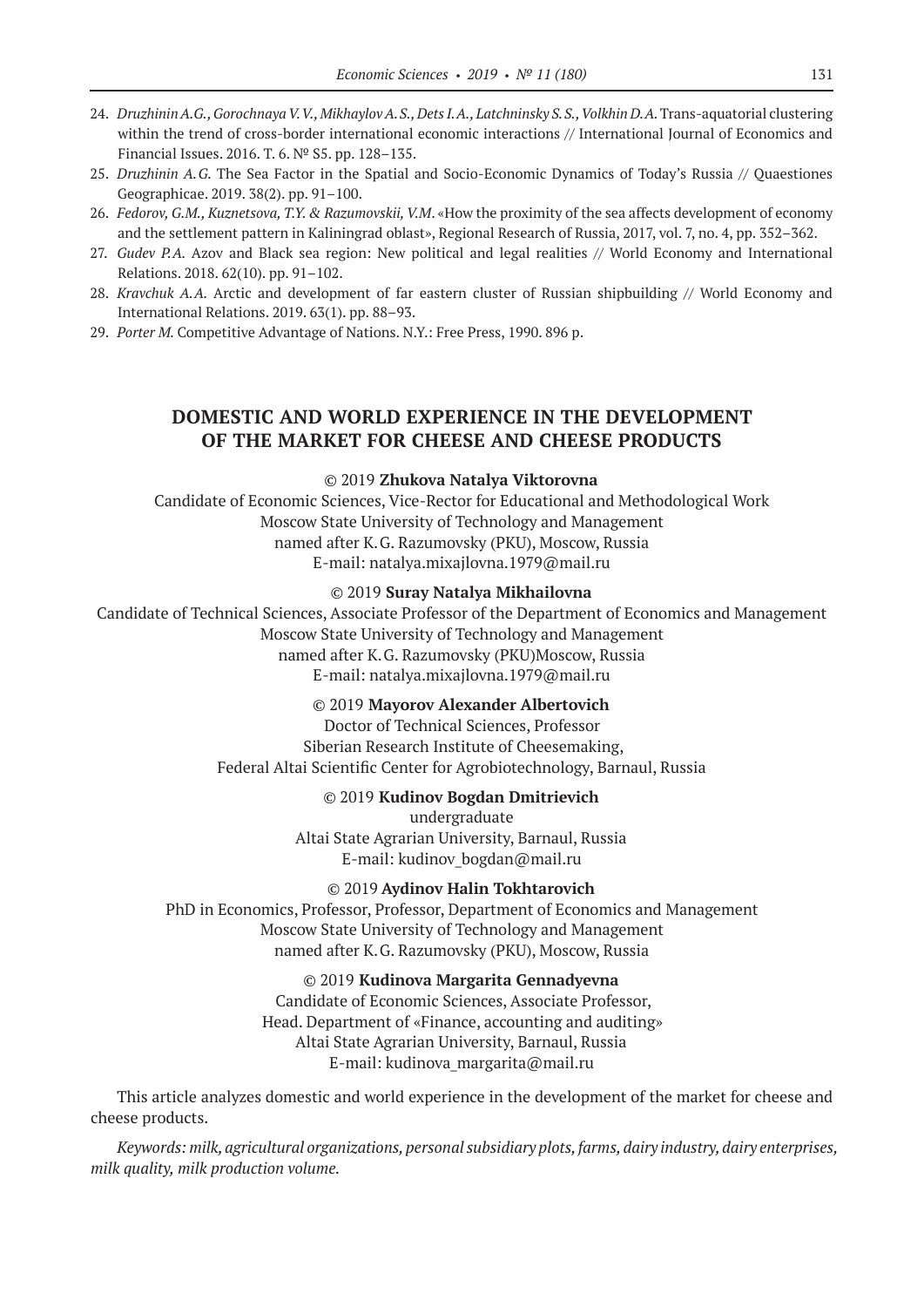# **APPROACHES TO THE ANALYSIS OF TOOLS FOR EVALUATING THE PERFORMANCE OF FACULTY MEMBERS WITH REGARD TO THE IMPLEMENTATION OF PERSONNEL POLICIES OF HIGHER EDUCATION UNITS**

### ©© 2019 **Karzhanova Natalya Viktorovna**

PhD in Philosophy, Associate Professor of the Department of Foreign Languages No. 3 Plekhanov Russian University of Economics, Moscow, Russia Email: knatalya11@mail.ru

©© 2019 **Kuznetsova Yulia Andreevna**

PhD in Economics, Associate Professor of the Department of Foreign Languages No. 3 Plekhanov Russian University of Economics, Moscow, Russia Email: yulia\_success@mail.ru

### ©© 2019 **Prusakova Daria Alekseevna**

The teacher of the Department of Foreign Languages No. 3 Plekhanov Russian University of Economics, Moscow, Russia Email: bdgid@mail.ru

©© 2019 **Sidorova Elena Evgenievna**

The senior teacher of the Department of Foreign Languages No. 3 Plekhanov Russian University of Economics, Moscow, Russia Email: iksharik@gmail.com

The authors article analyses the current state of various approaches to the analysis of tools for assessing the performance of faculty in terms of implementing the personnel policy of higher education units. The subject of the study was the activities of faculty members of higher educational institutions, and the subject was the analysis of tools for their evaluation. The theoretical and methodological significance of the study lies in the systematization of approaches to the analysis of tools for assessing the activities of faculty members of higher educational institutions. The practical value of the study is to determine the rank of various approaches to the analysis of evaluation tools with regard to the implementation of personnel policies of higher education units.

*Keywords: Approaches, analysis, tool, evaluation, personnel policy, activities, higher education institution, division, aspect, faculty.*

- 1. *Avvakumova I.V., Prusakova D.A.* i dr. Ekonomicheskie aspekty korporativnoi integracii podrazdelenii vysshego uchebnogo zavedeniya v celyah povysheniya kachestva obrazovatel'nogo processa [Economic aspects of corporate integration of higher education units in order to improve the quality of the educational process] / I.V. Avvakumova, D.A. Prusakova, E.E. Sidorova, M.S. Cilikova // Ekonomicheskie nauki — Moskva: Izd-vo OOO «24-Print», 2018. — <sup>1</sup>  $10.-S.75-79.$
- 2. *Kovalenko M.V.* Osobennosti formirovaniya i realizacii kadrovoi politiki vysshih uchebnyh zavedenii [Peculiarities of formation and implementation of personnel policy of higher education institutions]  $/$  M.V. Kovalenko  $//$ Fundamental'nye i prikladnye nauchnye issledovaniya: aktual'nye voprosy, dostizheniya i innovacii — Penza: Izdvo «Nauka i Prosveshenie», 2018.— S. 91–95.
- 3. *Nikolaeva E.A.,* Grigor'eva I.V. i dr. K aspektam vliyaniya ocenki effektivnosti deyatel'nosti professorskoprepodavatel'skogo sostava vysshego uchebnogo zavedeniya na ukreplenie ekonomicheskoi bezopasnosti Rossiiskoi Federacii [Aspects of the impact of the evaluation of the effectiveness of the faculty of higher education on the strengthening of the economic security of the Russian Federation] / E.A. Nikolaeva, I.V. Grigor'eva, I.S. Kazimirova, E.I. Sokolova // Ekonomicheskie nauki — Moskva: Izd-vo OOO «24-Print», 2019.— № 3.— S. 62–67.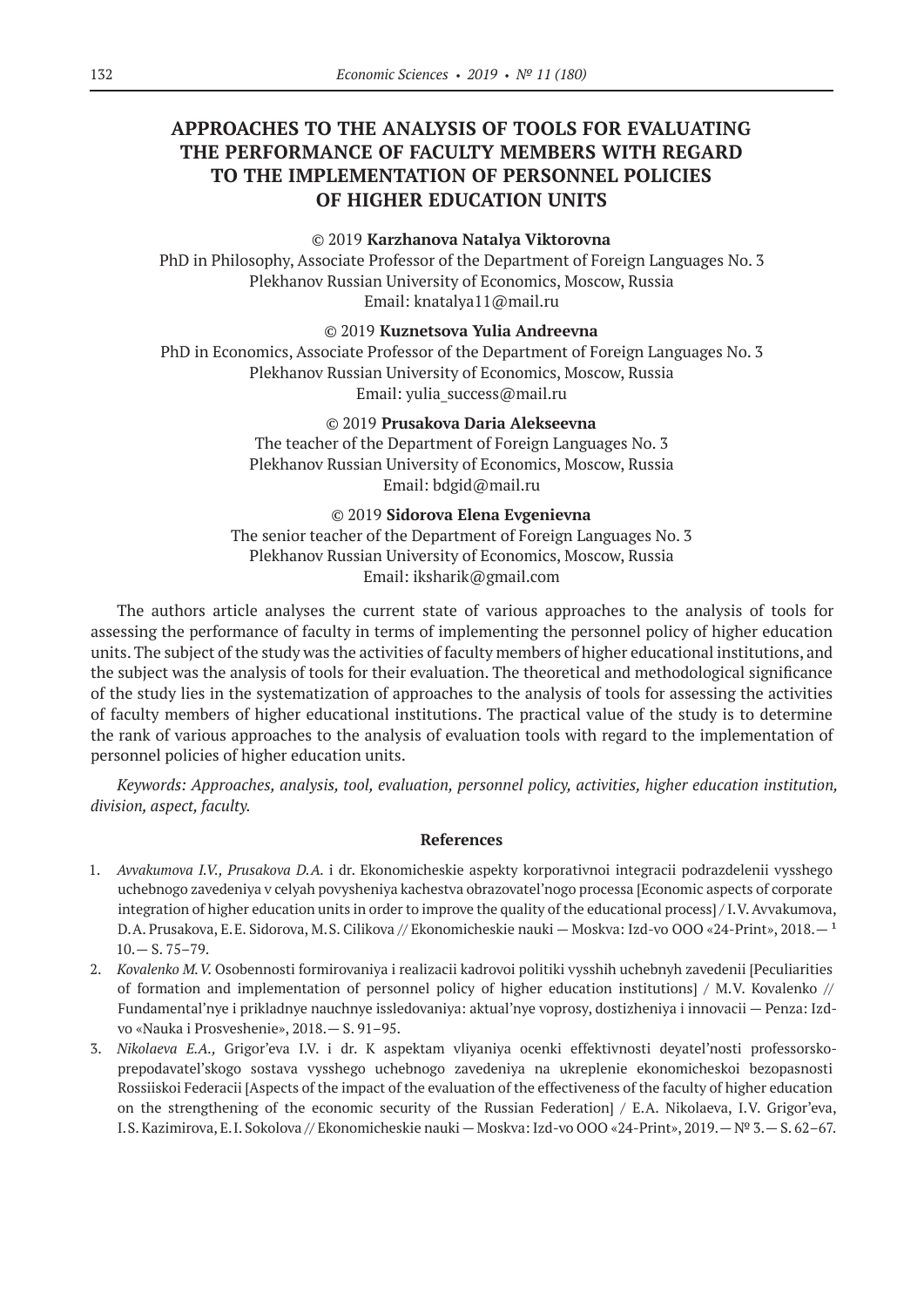- 4. *Nikolaeva E.A., Kuznecova Yu.A.* i dr. Instrumenty realizacii strategicheskih iniciativ vysshego uchebnogo zavedeniya v celyah povysheniya kachestva obrazovatel'nogo processa [Tools for the implementation of strategic initiatives of higher education institutions to improve the quality of education] / E.A. Nikolaeva, Yu.A. Kuznecova, E.L. Agibalova, N.V. Karzhanova // Ekonomicheskie nauki — Moskva: Izd-vo OOO «24-Print», 2018.— № 9.— S. 87–90.
- 5. *Popova S.A., Trihina I.A.*  Formirovanie podhodov k ocenke effektivnosti deyatel'nosti professorskoprepodavatel'skogo sostava v kadrovoi politike vysshego uchebnogo zavedeniya [Formation of approaches to evaluation of performance of faculty in personnel policy of higher education institution] / S.A. Popova, I.A. Trihina // Vestnik Evraziiskoi nauki — Moskva: Izd-vo OOO «Izdatel'stvo «Mir nauki», 2019.— №1.— S. 1–8.
- 6. *Sokolova E.I.* K voprosu obespechennosti sfery vysshego professional'nogo obrazovaniya v rossiiskoi federacii strategiyami razvitiya ekonomicheskoi bezopasnosti [On the issue of the provision of higher vocational education in the Russian Federation with strategies for the development of economic security] / E.I. Sokolova // Ekonomicheskie nauki — Moskva: Izd-vo OOO «24-Print», 2019.— №6.— S. 87–91.
- 7. Brewer, P.D. and Brewer, K.L. 2010. Knowledge management, human resourcemanagement, and higher education: a theoretical model. Journal of Education for Business,85(6), pp. 330–335.
- 8. Elliott, K. 2015. Teacher Performance Appraisal: More about Performance or Development?. Australian Journal of teacher education, 40(9), pp. 101–116.
- 9. Kompaniya «Ernst&Young» [Elektronnyi resurs]: analiticheskie materialy Oficial'nyi sait kompanii «Ernst&Young», 2019.— Rezhim dostupa: https://www.ey.com/ru/
- 10. Kompaniya «KPMG» [Elektronnyi resurs]: analiticheskie materialy Oficial'nyi sait kompanii «KPMG», 2019.— Rezhim dostupa: https://home.kpmg/ru/ru/
- 11. Kompaniya «PricewaterhouseCoopers» [Elektronnyi resurs]: analiticheskie materialy Oficial'nyi sait kompanii «PricewaterhouseCoopers», 2019.— Rezhim dostupa: https://www.pwc.ru

### **IMPORT REPLACEMENT AND OPEN ECONOMY**

### ©© 2019 **Korostelev Stepan Mihailovich**

The competitor of the Enterprises and industrial complexes economy and management department Saint-Petersburg State Economical University, Saint-Petersburg, Russia E‑mail: stepan.korostelev@gmail.com

In article problems import replacement in the conditions of the open market are considered. Stages of Import replacement and the measures of state regulation promoting realization effective import replacement, focused on export are analyzed.

*Keywords: Import replacement, orientation to export, tariff regulation, state regulation*

# **THE METHODOLOGY FOR THE QUANTITATIVE ASSESSMENT OF RISK FACTORS OF INDUSTRIAL ORGANIZATIONS**

### ©© 2019 **Kuznetsova Maria Olegovna**

Graduate student, Assistant, Department of Management Financial University under the Government of the Russian Federation, Moscow, Russia E-mail: MOKuznetsova@fa.ru

This article focuses on the methodology for quantitative assessment of risks of industrial organizations. A quantitative risk analysis was carried out. The risk scales are justified: the scale of influence and the scale of probability of occurrence of risks. Risk maps have been formed. The risk matrix is constructed on the basis of which the zone of the most significant risks affecting the stability of industrial organizations is allocated.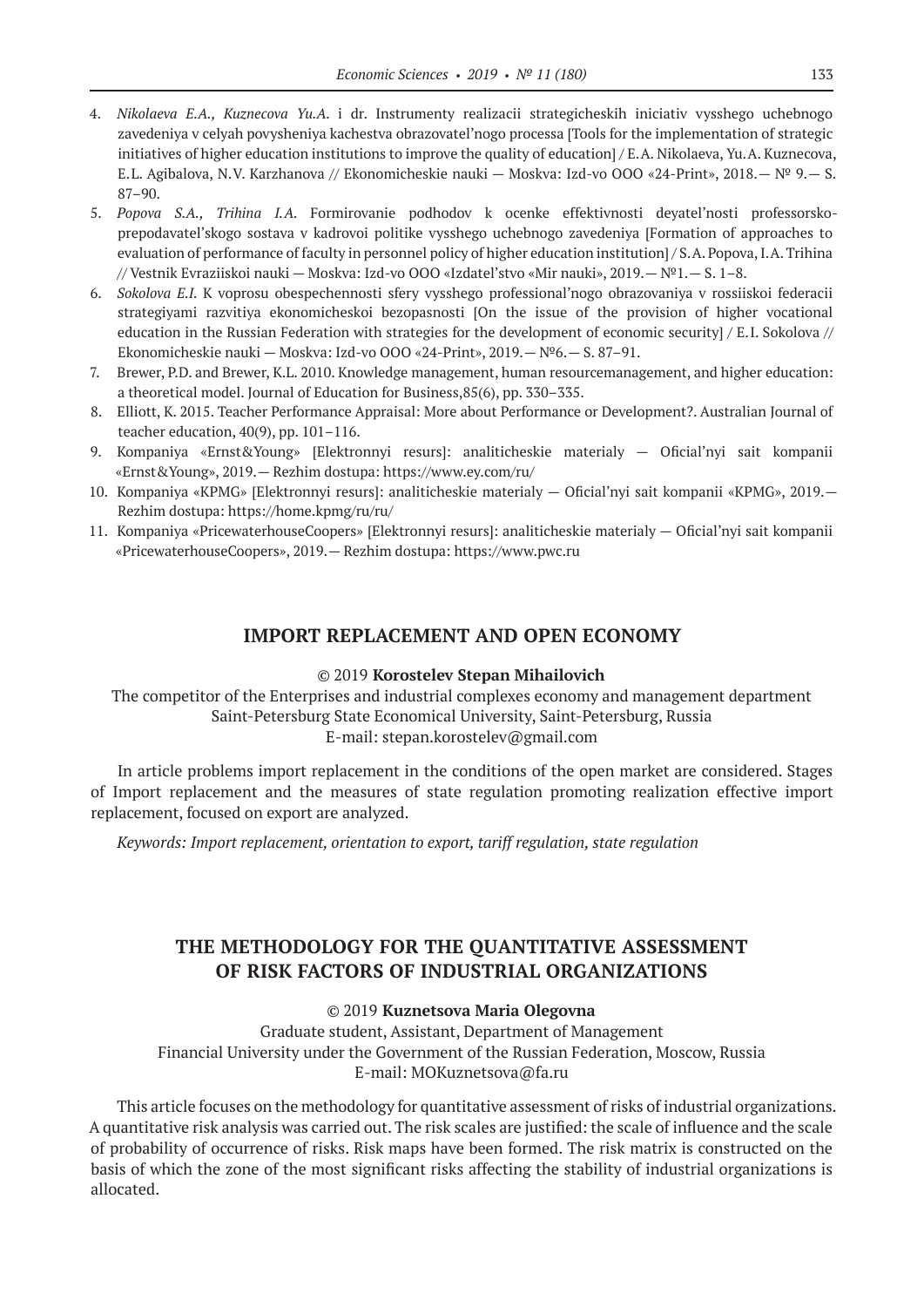*Keywords: sustainability of industrial organizations, risk zones, quantitative risk analysis, degree of risk influence, probability of occurrence of risks, risk matrix, risk management.*

#### **References**

- 1. *Kovan, S.E*. Preduprezhdenie bankrotstva organizacij [Prevention of bankruptcy of the organizations]: monografiya / S.E. Kovan.— M.: INFRA-M, 2019.— 219 p.
- 2. *Kovan, S.E*. Teoriya antikrizisnogo upravleniya social'no-ekonomicheskimi sistemami (resursnyj podhod) [The theory of crisis management of socio-economic systems (resource approach)]: Monografiya / *Kovan S.E.*— M.: NIC INFRA-M, 2016.— 160 p.
- 3. *Kryukova, O.G*. Risk-menedzhment osnova ustojchivosti biznesa [Risk management is the foundation of business sustainability]: uchebnoe posobie/pod red. O.G. Kryukovoj, avtory A.N. Ryahovskaya, O.G. Kryukova, M.O. Kuznecova.—M.: Magistr, INFRA-M, 2019.— 256 p.
- 4. *Kuznecova, M.O*. Upravlenie riskami ustojchivosti promyshlennyh organizacij [The risk management of sustainability of industrial organizations] / M.O. Kuznecova // Vestnik universiteta, № 6/2019.— pp. 105–114.
- 5. *Salin, V.N*. Statisticheskij analiz dannyh cifrovoj ekonomiki v sisteme «STATISTICA» [Statistical analysis of the digital economy in the "STATISTICA" system]: uchebno-prakticheskoe posobie / V.N. Salin, E.YU. CHurilova. -Moskva: KNORUS, 2019.— 238 p.
- 6. *Solov'ev, V.I.* Analiz dannyh v ekonomike: teoriya veroyatnostej, prikladnaya statistika, obrabotka i vizualizaciya dannyh v Microsoft Excel [Analysis of data in economics: probability theory, applied statistics, data processing and visualization in Microsoft Excel]: uchebnik / V.I. Solov'ev.— Moskva: Knorus, 2019.— 498 p.
- 7. *Sheremet, A.D., Negashev, E.V.* Metodika finansovogo analiza deyatel'nosti kommercheskih organizacij [Methodology for financial analysis of commercial organizations] / A.D. Sheremet, E.V. Negashev.— 2-e izd., pererab. i dop.— M.: INFRA-M, 2019.— 208 p.

## **FRAGMENTATION OF BUSINESS AS A THREAT TO TAX SECURITY OF THE STATE**

### ©© 2019 **Lagutina Larisa Gennadievna**

Candidate of Economics, Department of Economic Security Russian Presidential Academy of National Economy and Public Administration, Moscow, Russia E-mail: larisalagutina@mail.ru

Today, the problem of minimizing tax payments transferred to the budget of the Russian Federation by enterprises does not lose relevance. This article is devoted to the consideration of one of the schemes of tax optimization — the scheme of fragmentation of business and the peculiarities of the organization of the tax control system to identify it in order to ensure the tax security of the state.

*Keywords: business fragmentation, small business, taxation, tax control, tax security, tax optimization.*

- 1. *Bazhenov A.A., Mehdiyev S.S.* Tax security as an element of the national security of the state // National security / nota bene. 2012. No 5 (22). P. 85–89.
- 2. The letter of FTS of 31.10.2017 No. EL 4–9/22123 @ «About recommendations about application of provisions of Article 54.1 of the Tax Code of the Russian Federation».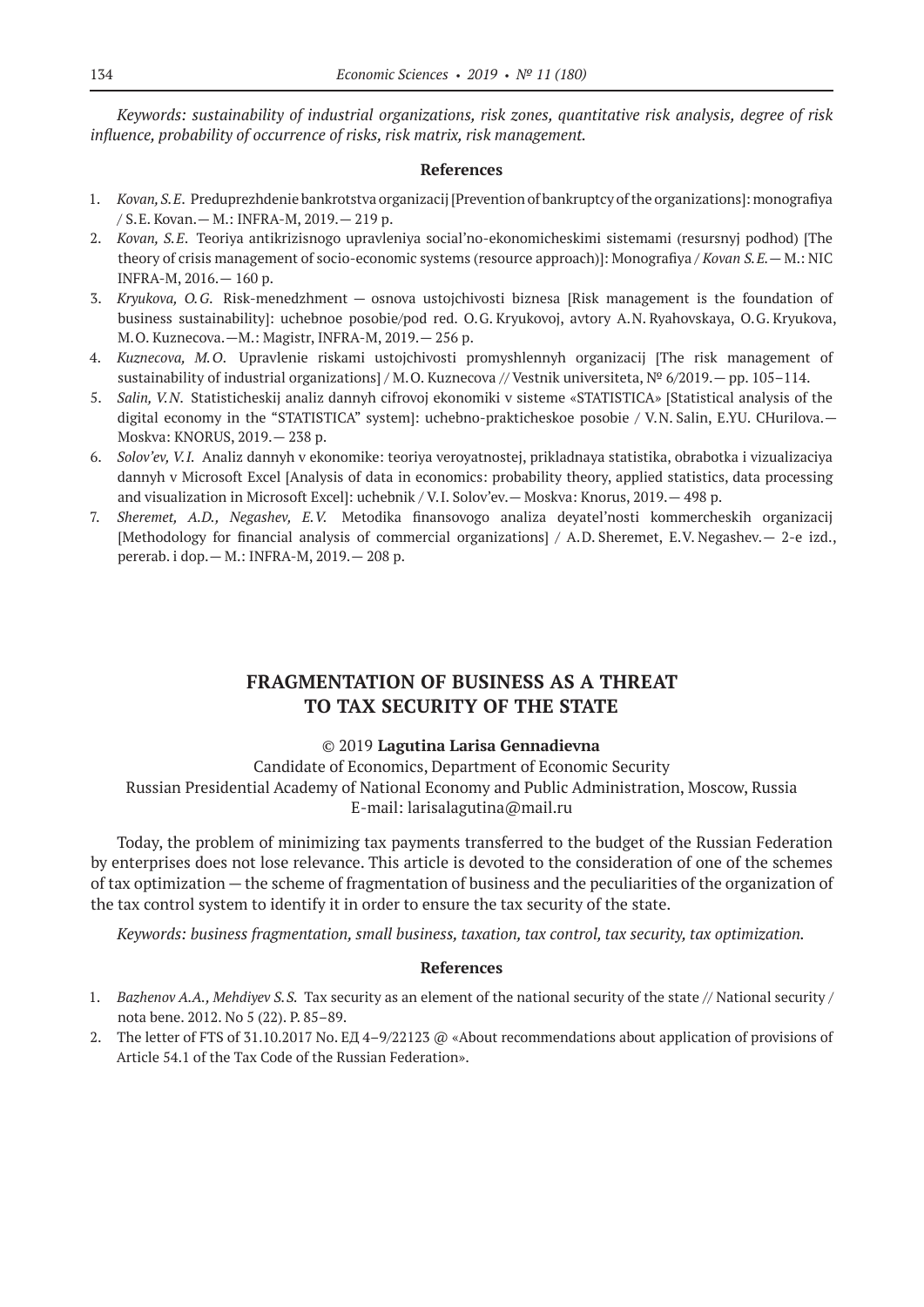### **PROBLEMS OF TERMINOLOGY IN CUSTOMS CONTROL OF OIL AND OIL PRODUCTS**

©© 2019 **Magomedov Ibragim Ramisovich** postgraduate student Russian Customs Academy, Lyubertsy, Russia E-mail: magomedov.ir@mail.ru

The article covers problematic issues of terminology that arise at officials of customs authorities during the customs control of oil and oil products, analysis of the concepts «oil», «oil products» was carried out, classification and identification signs of crude oil and crude oil product were revealed according to EAEU CN of FEA. The article gives scientifically based definitions of the concepts of crude oil and crude oil product.

*Keywords: customs control; oil; oil products; expertise; classification; identification; EAEU CN of FEA.*

### **CURRENT PROBLEMS OF COMMERCIALIZATION OF INNOVATIONS IN THE PRODUCTION SPHERE OF THE RUSSIAN FEDERATION**

©© 2019 **Mikhailov Dmitry Alekseevich**

Graduate Researcher, Department of Economics, Business Valuation and Accounting Bryansk State University of Engineering and Technology, Bryansk, Russia E-mail: dima@mihaylov.tel

©© 2019 **Volkova Zlata Nikolaevna**

PhD in Philology, Professor of the Department of foreign languages No. 3 Plekhanov Russian University of Economics, Moscow, Russia E‑mail: kafmkk@mail.ru

©© 2019 **Grigorieva Irina Vasilevna** PhD in Philology, Associate Professor of the Department of foreign languages No. 3 Plekhanov Russian University of Economics, Moscow, Russia E-mail: i911g@mail.ru

©© 2019 **Khorokhorina Galina Anatolevna** Academy of Public Administration, Mytishchi, Russia PhD in History, Associate Professor of the Department of teaching foreign languages Plekhanov Russian University of Economics, Moscow, Russia

E‑mail: galina\_rgsu@mail.ru

The authors 'article addresses the issue of commercialization of innovation in the field of production in the Russian Federation. The subject of the study was the production sphere of the Russian Federation, and the subject was the process of commercialization of innovation in the aspect of related problems. The theoretical and methodological significance of the study lies in expanding approaches to the analysis of the commercialization of innovation. The practical significance of the study is determined by the localization and formalization of the problem field of commercialization of innovations in the production sphere of the Russian Federation.

*Keywords: Problems, commercialization, innovation, production sphere, Russian Federation, structure, innovations, share, significance.*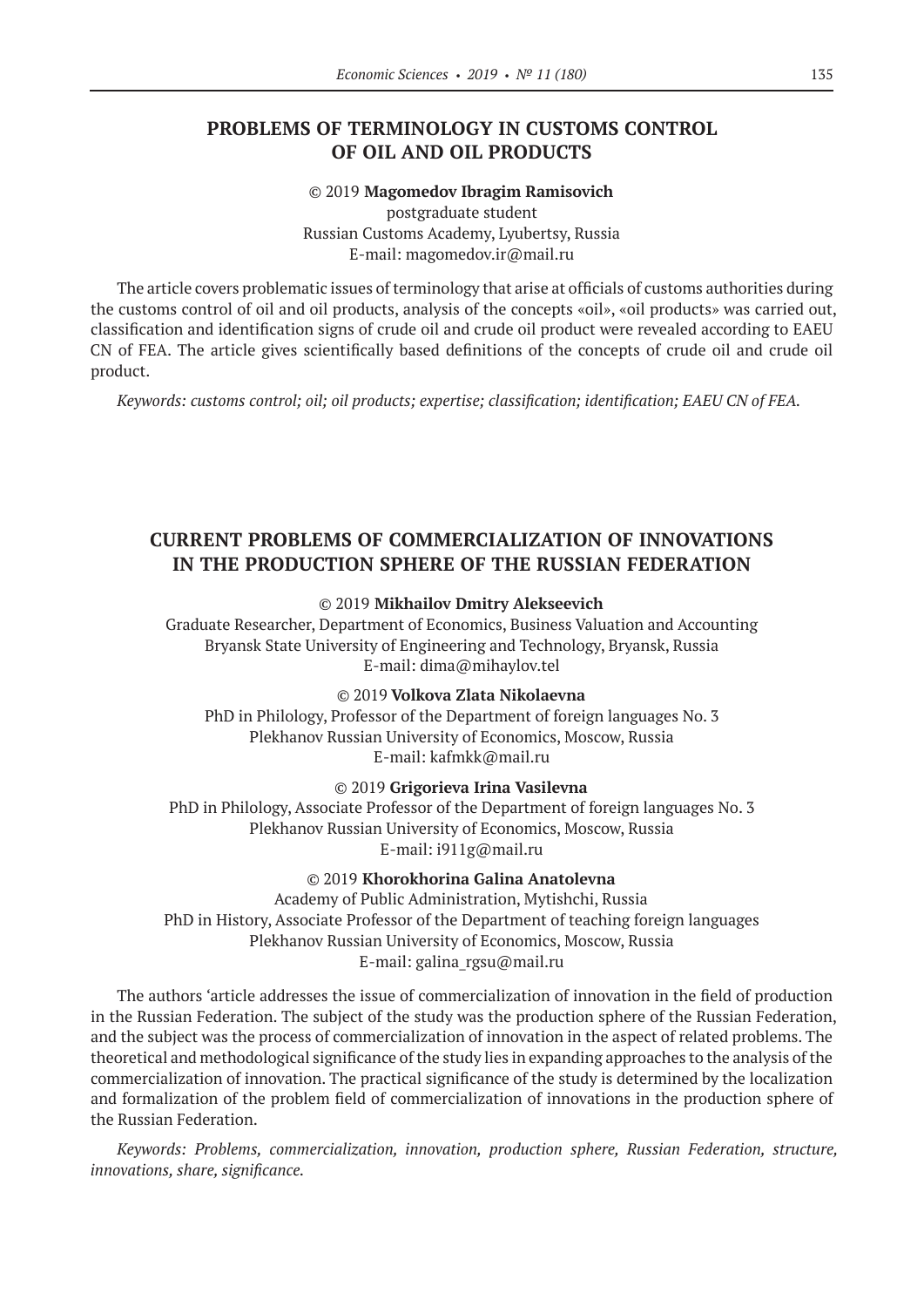#### **References**

- 1. *Evdokimov A.N., Suraeva M.O.* Innovacii i strategiya klyuchevye elementy cifrovoi transformacii biznesa [Innovation and strategy — key elements of digital business transformation] / A.N. Evdokimov, M.O. Suraeva // Ekonomicheskie nauki — Moskva: Izd-vo OOO «24-Print», 2019.— № 5.— S. 89–92.
- 2. *Kiselevich A.I.* Kommercializaciya innovacii novyi vektor soyuznogo gosudarstva [Commercialization of innovation — a new vector of the union state] / A.I. Kiselevich // Sovremennaya Evropa — Moskva: Izd-vo «Federal'noe gosudarstvennoe byudzhetnoe uchrezhdenie nauki Institut Evropy Rossiiskoi akademii nauk»,  $2019 - N^21 - S. 128 - 137.$
- 3. *Nikolaeva E.A., Grigor'eva I.V.* i dr. K aspektam vliyaniya ocenki effektivnosti deyatel'nosti professorskoprepodavatel'skogo sostava vysshego uchebnogo zavedeniya na ukreplenie ekonomicheskoi bezopasnosti Rossiiskoi Federacii [Aspects of the impact of the evaluation of the effectiveness of the faculty of higher education on the strengthening of the economic security of the Russian Federation]  $/$  E.A. Nikolaeva, I.V. Grigor'eva, I.S. Kazimirova, E.I. Sokolova // Ekonomicheskie nauki—Moskva: Izd-vo OOO «24-Print», 2019.— № 3.—S. 62–67.
- 4. *Sokolova E.I.* K voprosu obespechennosti sfery vysshego professional'nogo obrazovaniya v rossiiskoi federacii strategiyami razvitiya ekonomicheskoi bezopasnosti [On the issue of the provision of higher vocational education in the Russian Federation with strategies for the development of economic security] / E.I. Sokolova // Ekonomicheskie nauki — Moskva: Izd-vo OOO «24-Print», 2019.—№ 6.— S. 87–91.
- 5. *Timoshenko L. P., Cilikova M.S., Avvakumova I.V.* Analiz bankovskogo sektora RF i finansovyh institutov (bankov), operiruyushih v nem [Analysis of the banking sector of the Russian Federation and financial institutions (banks) operating in it] / L.P. Timoshenko, M.S. Cilikova, I.V. Avvakumova // Azimut nauchnyh issledovanii: ekonomika i upravlenie — Tol'yatti: Izd-vo «Nekommercheskoe Partnerstvo «Institut napravlennogo obrazovaniya», 2019.— № 1.— S. 321–325.
- 6. *Shlyakova O.A.* Ogranicheniya kommercializacii innovacii v Rossii [Restrictions on commercialization of innovation in Russia] / O.A. Shlyakova // Izvestiya saratovskogo universiteta. Novaya seriya. Seriya: ekonomika. Upravlenie. Pravo — Saratov: Izd-vo «Saratovskii nacional'nyi issledovatel'skii gosudarstvennyi universitet imeni N.G. Chernyshevskogo», 2018.— № 4.— S. 377–385.
- 7. *Alexander, E*. 2012. The Effects of Legal, Normative, and Cultural-Cognitive Institutions on Innovation in Technology Alliances. Management International Review. 52(6): 791–815.
- 8. *Harryson, S.* 2008. Entrepreneurship through Relationships: Navigating from Creativity to Commercialization. Strategic Management Journal. 23(5): 377–398.
- 9. Rating agency «Expert RA» [Electronic resource]: analytical materials Official website of rating agency «Expert RA,» 2019.— Access mode: https://raexpert.ru
- 10. KPMG company [Electronic resource]: analytical materials Official site of the KPMG company, 2019.— Access mode: https://home.kpmg/ru/ru/
- 11. Company «PricewaterhouseCoopers» [Electronic resource]: analytical materials Official website of the company «PricewaterhouseCoopers,» 2019.— Access mode: https://www.pwc.ru

# **FEATURES OF THE ORGANIZATION OF INTERNAL AUDIT IN REGIONAL DEPARTMENTS OF BUDGETARY INSTITUTIONS**

### ©© 2019 **Nagimova Irina Albertovna**

Department «Finance, Money Circulation and Economic Security» Ufa State Aviation Technical University, Ufa, Republic of Bashkortostan E-mail: inagimova@list.ru

#### ©© 2019 **Sherysheva Anastasia Nikolaevna**

Department «Finance, Money Circulation and Economic Security» Ufa State Aviation Technical University, Ufa, Republic of Bashkortostan E‑mail: a.sherysheva@yandex.ru

### ©© 2019 **Mendel Olesya Petrovna**

Department «Finance, Money Circulation and Economic Security» Ufa State Aviation Technical University, Ufa, Republic of Bashkortostan E‑mail: mop82@mail.ru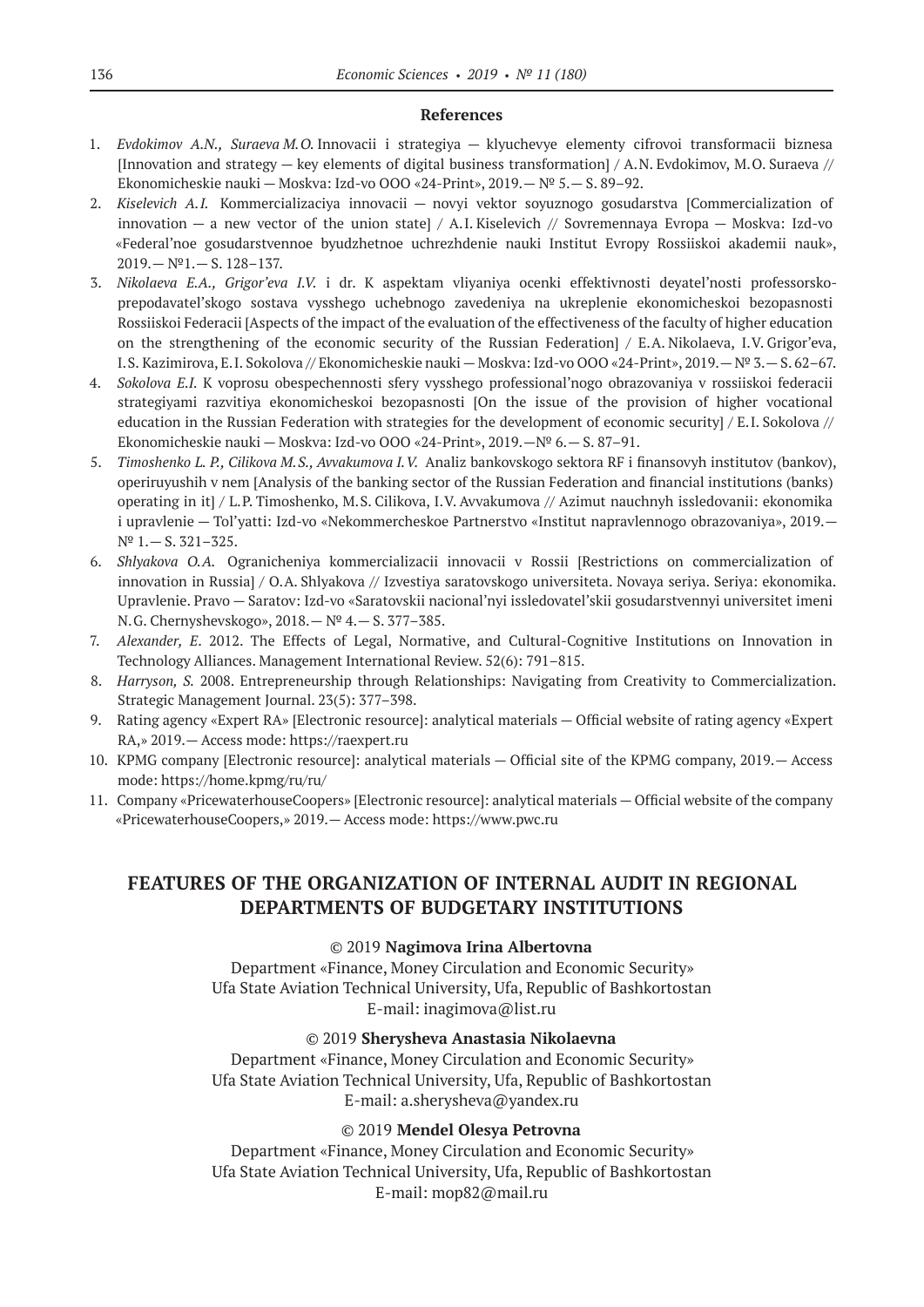### ©© 2019 **Komarova Ekaterina Sergeevna**

### Department «Finance, Money Circulation and Economic Security» Ufa State Aviation Technical University, Ufa, Republic of Bashkortostan E‑mail: katy02@mail.ru

Under the constrains of market, economy increasing of profitability and current control over entity's activities tasks are intensifying. Many entities suffer from resources usage inefficiency — labor, financial, material, from lack of required information for proper decision making, unintentional and fraudulent distortion of reporting, decreasing of distortion of reporting impact by employees and management. The following problems could be resolved by implementing of proper internal audit. In this regard, implementation of internal audit in the company and it's effectiveness assessment, and conducting internal audit methodology development are relevant.

The article reveals the role and significance of internal audit in budget institutions, the requirement of implementing of internal auditor as an employee of regional division of budget institution was justified, methods of internal audit were proposed.

*Keywords: Internal audit, audit methodology, budget institution, risk assessment, internal auditor, job instructions, financial control, budget control*

#### **References**

- 1. *Nagimova I.A., Nadrshina L.A.* Internal audit service as a tool, which ensure entity's economic security. Conference proceedings. Economic security: concept, standards. Published by UGATU2016 P. 113–117.
- 2. Russian ministry of labor order dd. 24.06.2015 № 398н «On the approval of professional standard "Internal auditor" [Electronic resource].— Access mode: http://www.fa.ru/fil/ufa/dpo.
- 3. Guidelines for the implementation of internal financial control. Electronic resource: https://www.minfin.ru/ common/upload/library/2017/07/main/ Metodicheskie\_rekomendatsii\_po\_organizats\_upravleniya\_riskami\_i\_ VK.pdf.
- 4. *Kolesnik A.L.* Internal audit methodology for public institution. Accounting. Analysis. Audit. № 1. 2017. P. 47–54.

### **MANUFACTURING: VALUE ADDED IN A GLOBAL WORLD**

### ©© 2019 **Umanskiy Anatoliy Mihailovich**

The competitor of the Enterprises and industrial complexes economy and management department Saint-Petersburg State Economical University, Saint-Petersburg, Russia E‑mail: uam\_777@mail.ru

In this publication, the author offers an analysis of the trends in the economic transformation of the manufacturing industry. The background and key factors of competitiveness are presented. Based on the presented quantitative analysis of the dynamics and structure of value added, a global spatial perspective of the development of the manufacturing industry is formulated. This work was carried out as part of the research plan of the SPbGEU scientific school «Economics, organization and management of enterprises, industries, complexes; innovation management; economics of the military-industrial complex» (leader professor Karlik A.).

*Keywords: economy, industry, value added.*

- 1. *Stahel, W.R*. The Performance Economy. The Performance Economy, 2010.
- 2. *Kleiner G.B.* Systemic modernization of domestic enterprises: theoretical justification, motives, principles // Regional Economy.— 2017.— T. 13.— Vol. 1.— P. 13–24.
- 3. *Karlik A.E., Platonov V.V.*  Network organization as a mechanism of industrial development. Problems of management theory and practice. 2016. No. 9. P. 92–102.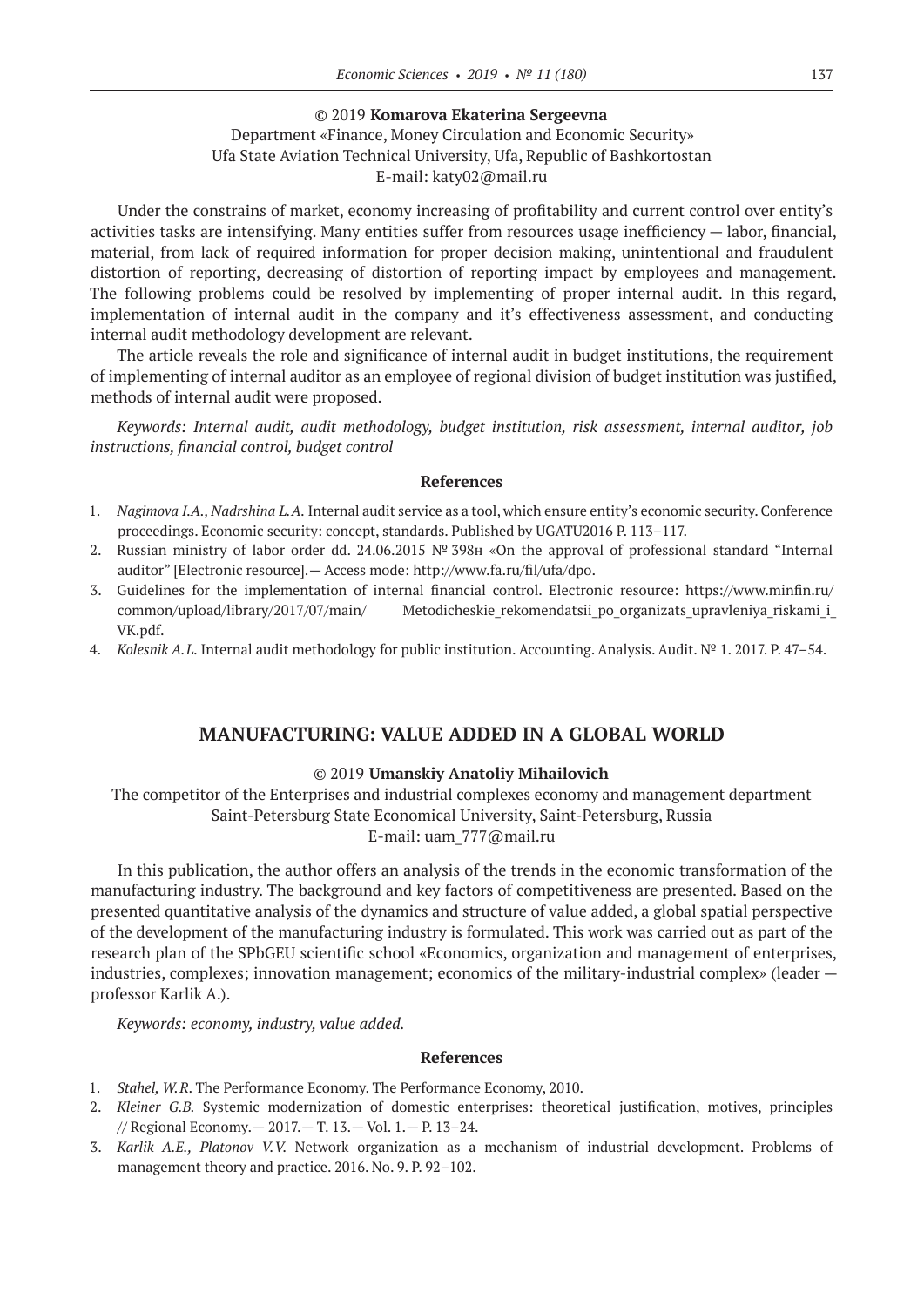- 4. *Ivanter V.V., Komkov N.I.* The main provisions of the concept of innovative industrialization of Russia. Forecasting problems. 2012. No. 5 (134). S. 3–13.
- 5. *Fomina N.E., Markevich S.V.* The global context of industrial development. Issues of economics and law. 2013. No. 3. P. 14.
- 6. *Alekseev A.A., Khlebnikov K.V.*  The structure of production factors of high-tech enterprises that ensure the sustainability of innovative development. Issues of economics and law. 2016. No. 99. S. 39–44.
- 7. *Gereffi G., Fernandez-Stark K.* Global Value Chain Analysis: A Primer. Duke University. North Carolina. USA, 2011.
- 8. *Davis, J., Edgar, T., Porter, J., Bernaden, J., & Sarli, M*. Smart manufacturing, manufacturing intelligence and demand-dynamic performance. Computers and Chemical Engineering, 2012.
- 9. *Miltenburg, J*. Setting manufacturing strategy for a factory-within-a-factory. International Journal of Production Economics, 2008.
- 10. *Amoako-Gyampah, K., & Acquaah, M.* Manufacturing strategy, competitive strategy and firm performance: An empirical study in a developing economy environment. International Journal of Production Economics, 2008.
- 11. *Garetti, M., & Taisch, M*. Sustainable manufacturing: Trends and research chal-lenges. Production Planning and Control, 2012.
- 12. *Sutherland, J. W*. etc. The role of manufacturing in affecting the social dimen-sion of sustainability. CIRP Annals Manufacturing Technology, 2016.
- 13. *Paiva, E.L*. Manufacturing and marketing integration from a cumulative capa-bilities perspective. International Journal of Production Economics, 2010.
- 14. House Report July 2013. GB: The Royal Institute of International Affairs, 2013.
- 15. Global Manufacturing Competitiveness Index. Deloitte, 2018.
- 16. Alekseev A.A., Khlebnikov K.V. Factors of economic efficiency of innovative entrepreneurship in the manufacturing industry. News of St. Petersburg State University of Economics. 2018.No 5 (113). S. 128–136.
- 17. The World's Industrial Transformation. (Donald Hepburn, Andrew Black, Matteo Ferrazzi, Andrea Goldstein, David Hurst, Steven McGuire and Michael Owen). A Chatham House, 2009.
- 18. *Jackson T.* Prosperity without growth. Economy for a planet with limited resources = Prosperity without Growth. Economics for a Finite Planet / Per. from English — M .: AST-Press, 2013.— 304 p.
- 19. *Kharkongor N.W.*  Green economics: sustainability funding. International Journal of Green Economics 10 (2), January 2016.
- 20. *Malinetskiy G.G.*  Modernization a course for the VI technological mode // KIAM Preprints named after M.V. Keldysh.— M., 2010.— No. 41.— S. 16–19.
- 21. Added value / A.E. Kosarev // The Great Russian Encyclopedia: [in 35 tons] / Ch. ed. Yu.S. Osipov.— M .: Big Russian encyclopedia, 2004–2017.

# **DESIGNING THE ACTIVITIES OF A FLAGSHIP UNIVERSITY AS AN INNOVATION CENTER OF A REGION**

### ©© 2019 **Fraimovich Denis Yurevitch**

Doctor of Economics, Associate Professor

Vladimir State University named after Alexander and Nikolay Stoletovs, Vladimir, Russia E‑mail: fdu78@rambler.ru

The article actualizes the question of the priority of the innovative path of development of the Russian economy. The main mechanism of innovative development is the flagship university of the region. The mission, tasks and purpose of the reference university are highlighted.

*Keywords: Innovation, innovative potential, flagship university, region, higher education system.*

- 1. Association of Innovative Regions of Russia [Electronic resource].— Access mode: http://i-regions.org.
- 2. *Ivanov S.A., Sokol-Nomokonov E.N.* The phenomenon of supporting universities of the regional economy in modern Russia // Higher education in Russia. 2018.No 1 (219). S. 19–30.
- 3. The program of development VlSU [Electronic resource].— Access mode: http://www.vlsu.ru/index.php?id=1625.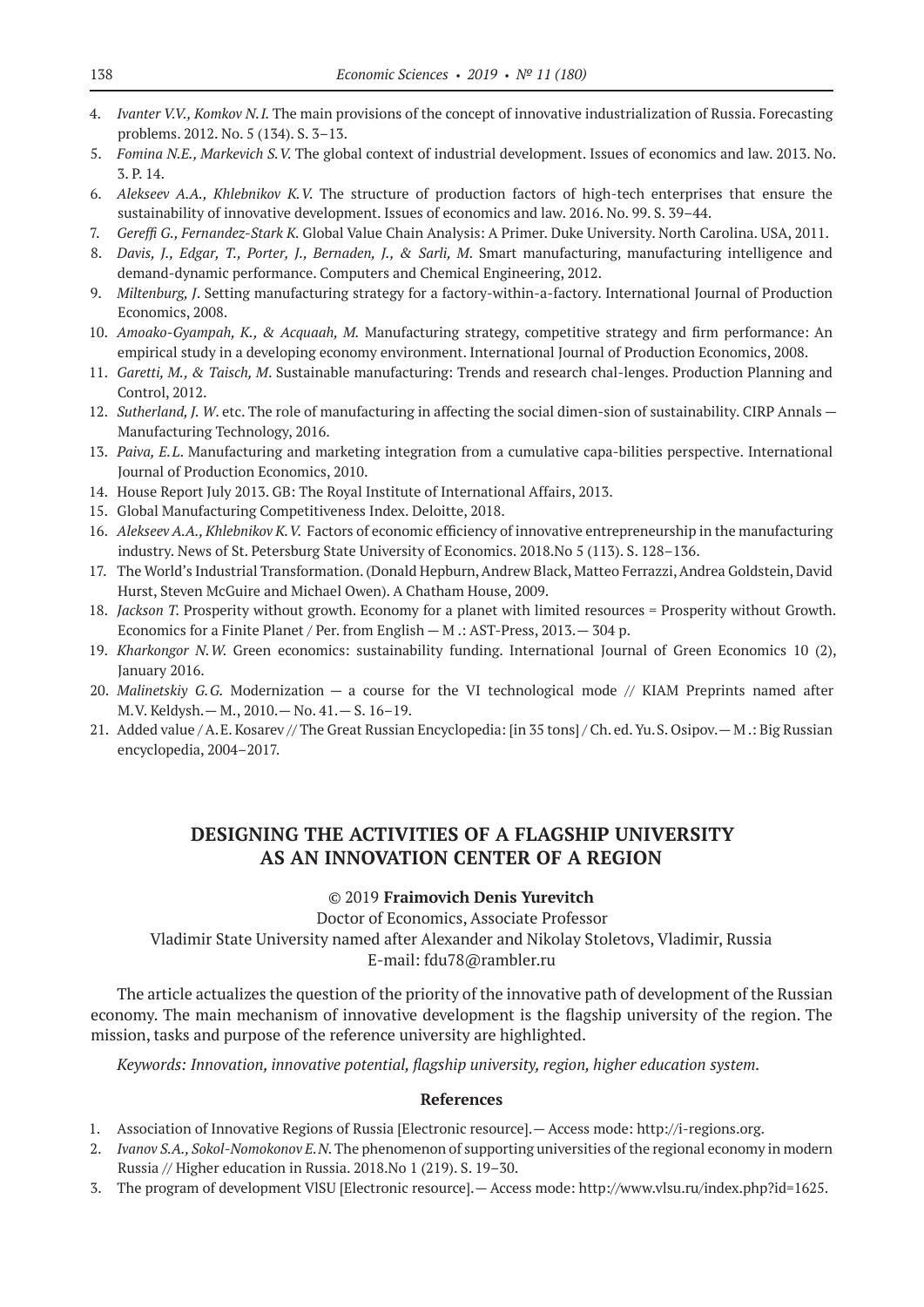- 4. Rating of innovative economies 2019 [Electronic resource].— Access mode: https://theworldonly.org/rejtinginnovatsionnyh-ekonomik‑2019.
- 5. Rating ARWU [Electronic resource].— Access mode: http://www.shanghairanking.com/ARWU2019.html.
- 6. QS rating [Electronic resource].— Access mode: https://www.topuniversities.com/qs-world-university-rankings.

### **ON THE PROBLEMS OF EVALUATING INVESTMENTS IN PROJECTS AIMED AT DIGITALIZING PRODUCTION**

### ©© 2019 **Chudaeva Alexandra Alexandrovna**

Candidate of Economic Sciences, Associate Professor, Department of Economics, organization and strategy of enterprise development Samara State University of Economics, Samara, Russia

The article deals with the problems arising in the process of assessing investments in projects aimed at digitalization of production, and proposals to overcome them, consisting in a thorough study of the initial information, consideration of the possibility of using tools of state support for such projects, the inclusion of risks in the calculations of efficiency.

*Keywords: digitalization of production, investment project, economic efficiency assessment, risk, feasibility study.*

### **FINANCE, MONEY CIRCULATION AND CREDIT**

# **RECOMMENDATIONS FOR THE FORMATION OF THE RUSSIAN INDUSTRY FOR WASTE MANAGEMENT WITH ACCOUNT OF THE PRINCIPLE "3 R"**

### ©© 2019 **Vasilyeva Oksana Nikolaevna**

PhD in Law, Associate Professor, Department of Legal Regulation of Economic Activities Financial University under the Government of the Russian Federation, Moscow, Russia E-mail: onvasilieva@fa.ru

#### ©© 2019 **Zhuravlev Mikhail Dmitrievich**

Student, Faculty of Economics and Finance of the fuel and energy complex Financial University under the Government of the Russian Federation, Moscow, Russia E‑mail: zhuravlev.mikhail.99@mail.ru

The article was prepared based on the results of research work carried out as part of the state assignment at FSBEI HE "Financial University under the Government of the Russian Federation" for 2019. The article analyzes the state policy in the field of waste management. Recommendations have been developed on the formation of a domestic waste management industry, taking into account the global principle of "3 R" waste management.

*Keywords: industrial waste, 3 R principle, ecology, resource reuse*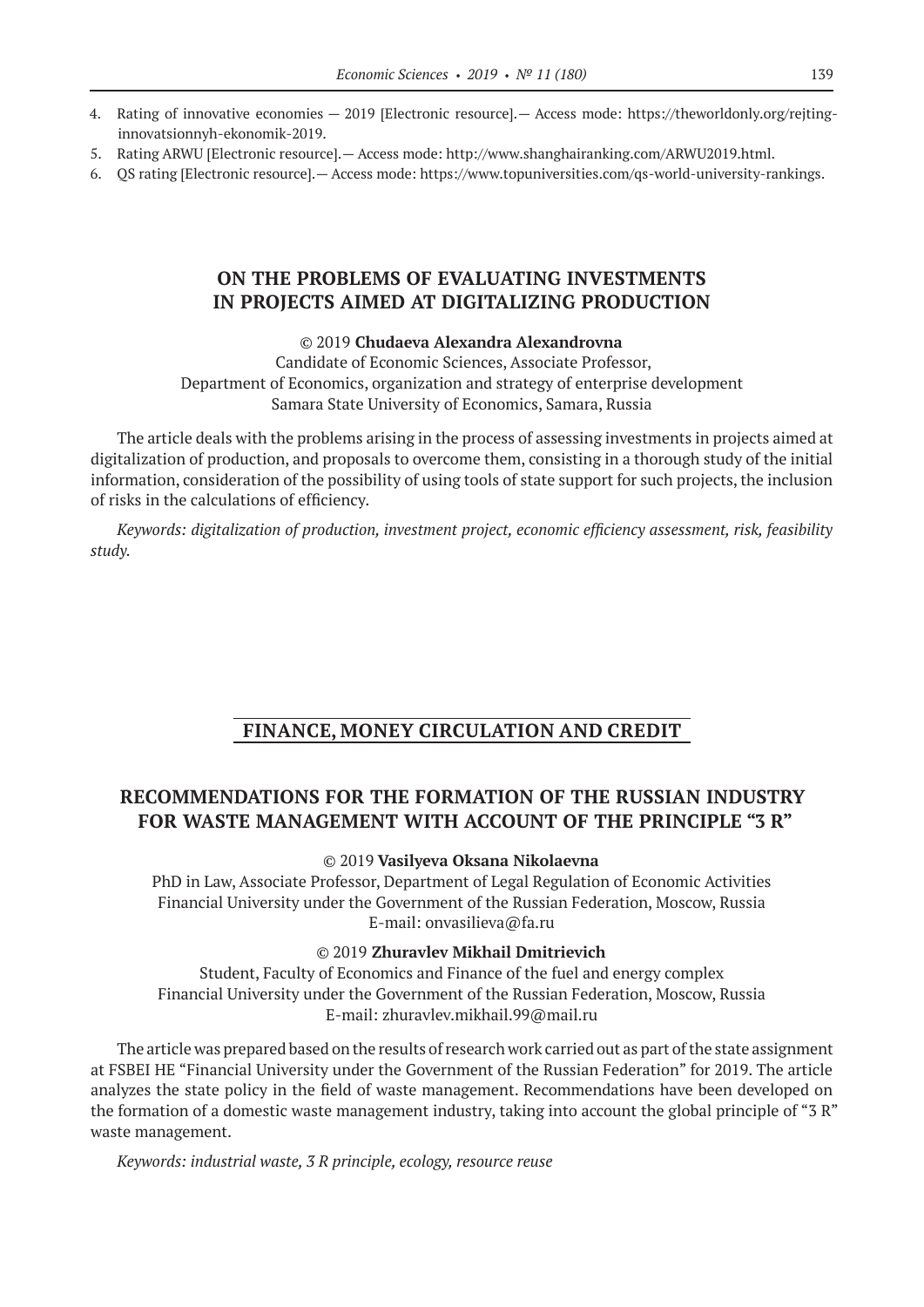# **ANALYSIS OF FOREIGN PRACTICES OF THE PROCESSING, DISPOSAL AND DISPOSAL OF WASTE PRODUCTION AND CONSUMPTION**

### ©© 2019 **Wende Frank Detlef**

Candidate of Technical Sciences, Professor, Dean of the Faculty of Logistics Financial University under the Government of the Russian Federation, Moscow, Russia E-mail: fdvende@fa.ru

### ©© 2019 **Kalatsky Anton Nikolaevich**

Student, Faculty of Economics and Finance of the fuel and energy complex Financial University under the Government of the Russian Federation, Moscow, Russia E‑mail: antonyprimer@gmail.com

The article was prepared based on the results of research work carried out as part of the state assignment at FSBEI HE "Financial University under the Government of the Russian Federation" for 2019. The article reflects the main technologies used in the processing, utilization and neutralization of production and consumption waste in foreign countries, shows the specifics of their organization and financing.

*Keywords: production and consumption wastes, waste processing industry, utilization, neutralization.*

# **NEED FOR DEVELOPMENT OF TRANSPORT INFRASTRUCTURE OF THE NORTHERN ROUTE**

### ©© 2019 **Ilyinsky Alexander Ioil'evich**

Doctor of Technical Sciences, Professor Financial University under the Government of the Russian Federation, Moscow, Russia Е‑mail: AIlyinsky@fa.ru

### ©© 2019 **Raylyan Alexey Ivanovich**

PhD (Law), Associate Professor Financial University under the Government of the Russian Federation, Moscow, Russia E-mail: araylyan@fa.ru

### ©© 2019 **Sorokin Dmitry Dmitrievich**

Student, Financial University under the Government of the Russian Federation, Moscow, Russia Е‑mail: dmsor98@mail.ru

The article was prepared based on the results of scientific research carried out at the expense of budget funds on a state assignment to the Financial University under the Government of the Russian Federation in 2019. The article reflects the features and main problems of the formation of the transport infrastructure of the Northern Sea Route in order to develop not only the Arctic zone, but also the national economy.

*Keywords: Northern Sea Route, transport infrastructure, Arctic zone, seaports.*